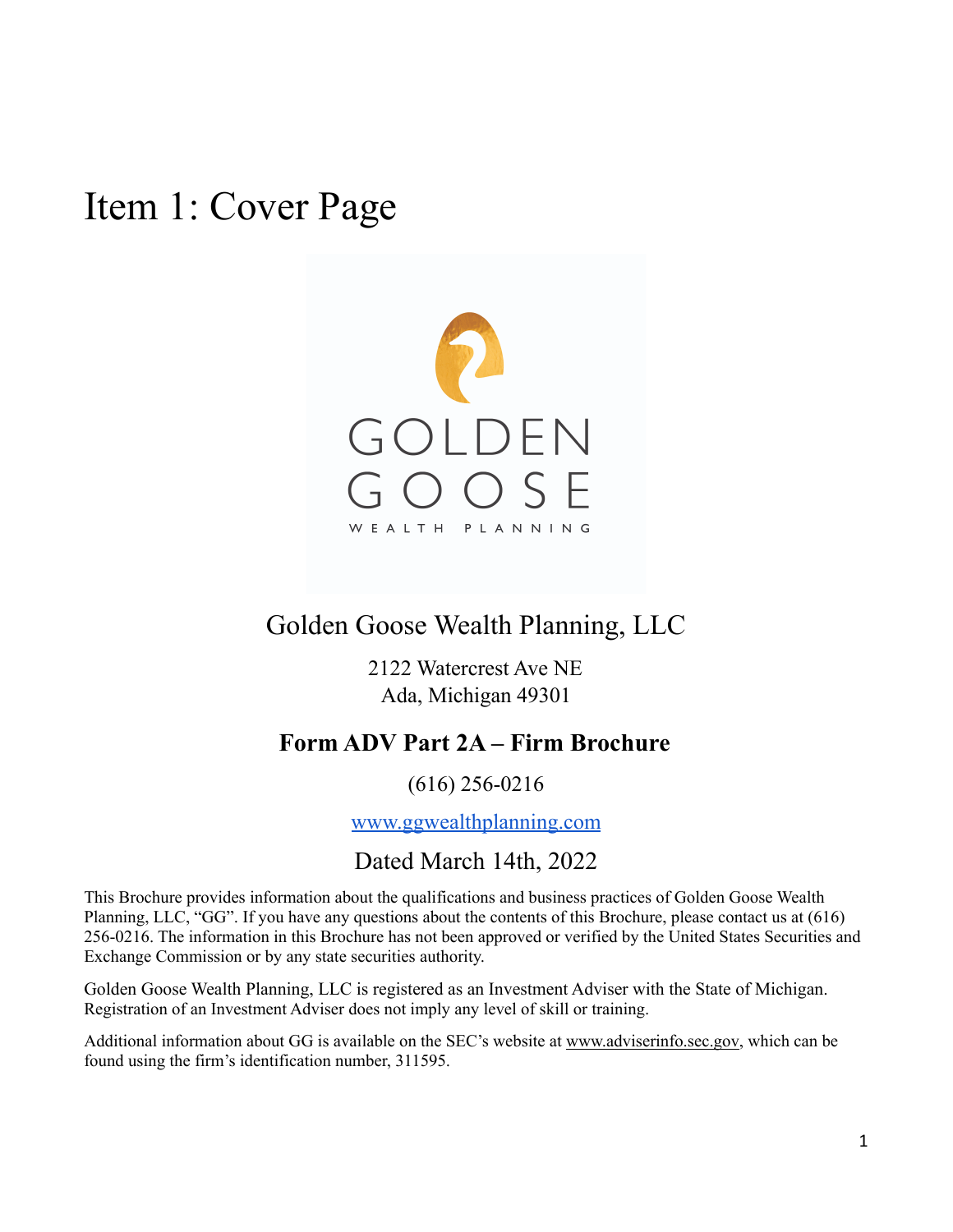# <span id="page-1-0"></span>Item 2: Material Changes

The last annual update of this Brochure was filed on February 11, 2021. The following changes have been made to this version of the Disclosure Brochure:

-Item 12 Added Betterment for Advisors as custodian

-Item 14 Added Zoe Financial as a client referral source

-Item 19 Added Origin Financial and Amplified Planning as other business activities

From time to time, we may amend this Brochure to reflect changes in our business practices, changes in regulations, and routine annual updates as required by securities regulators. Either this complete Brochure or a Summary of Material Changes shall be provided to each Client annually and if a material change occurs in the business practices of Golden Goose Wealth Planning, LLC.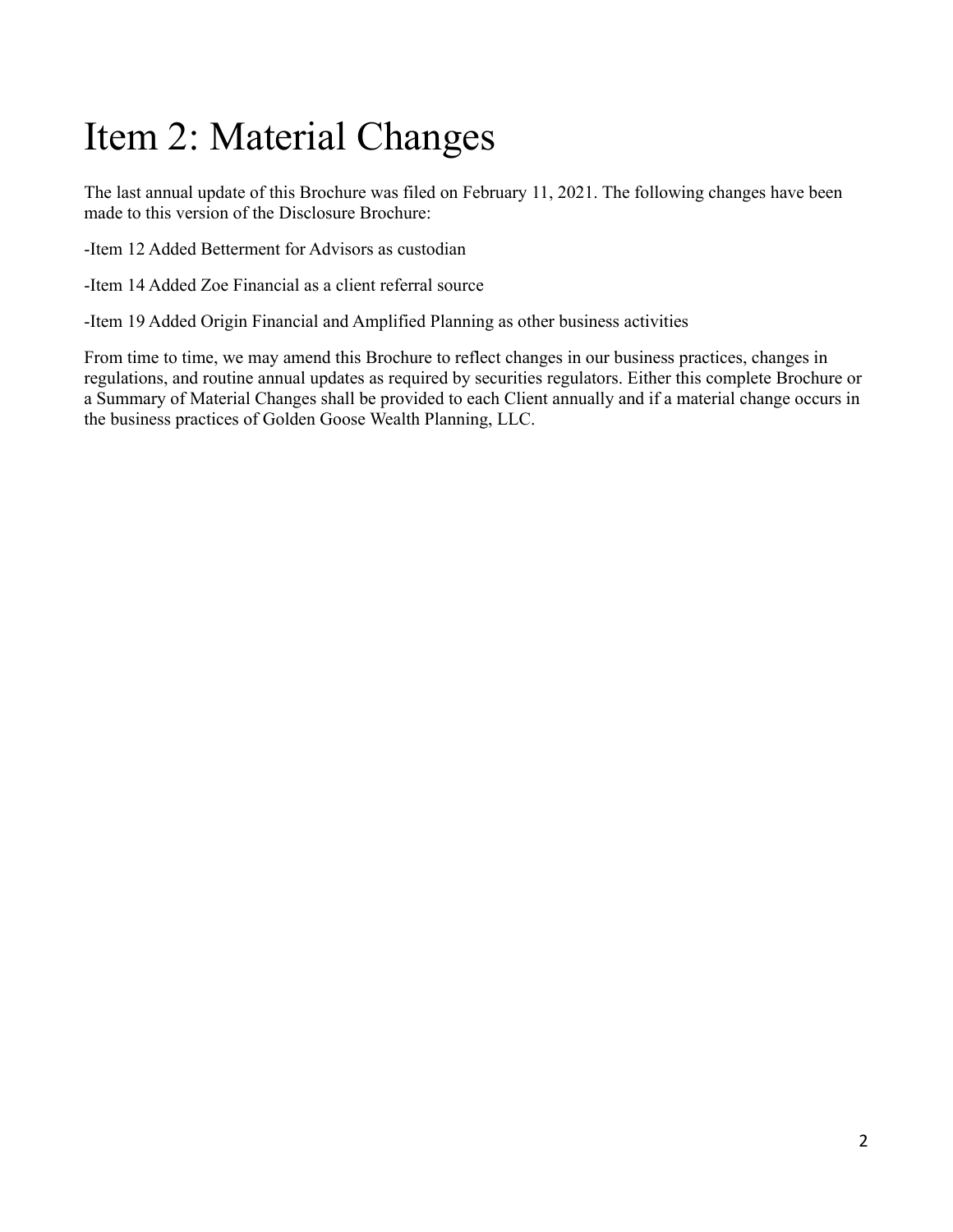# <span id="page-2-0"></span>Item 3: Table of Contents

## **Contents**

| <b>Item 1: Cover Page</b>                                                                      | $\mathbf{1}$            |
|------------------------------------------------------------------------------------------------|-------------------------|
| <b>Item 2: Material Changes</b>                                                                | $\boldsymbol{2}$        |
| <b>Item 3: Table of Contents</b>                                                               | $\mathbf{3}$            |
| <b>Item 4: Advisory Business</b>                                                               | $\overline{\mathbf{4}}$ |
| Item 5: Fees and Compensation                                                                  | $\overline{7}$          |
| Item 6: Performance-Based Fees and Side-By-Side Management                                     | 10                      |
| <b>Item 7: Types of Clients</b>                                                                | 10                      |
| Item 8: Methods of Analysis, Investment Strategies and Risk of Loss                            | 10                      |
| <b>Item 9: Disciplinary Information</b>                                                        | 13                      |
| Item 10: Other Financial Industry Activities and Affiliations                                  | 13                      |
| Item 11: Code of Ethics, Participation or Interest in Client Transactions and Personal Trading | 14                      |
| <b>Item 12: Brokerage Practices</b>                                                            | 15                      |
| <b>Item 13: Review of Accounts</b>                                                             | 17                      |
| <b>Item 14: Client Referrals and Other Compensation</b>                                        | 18                      |
| Item 15: Custody                                                                               | 18                      |
| <b>Item 16: Investment Discretion</b>                                                          | 18                      |
| <b>Item 17: Voting Client Securities</b>                                                       | 19                      |
| <b>Item 18: Financial Information</b>                                                          | 19                      |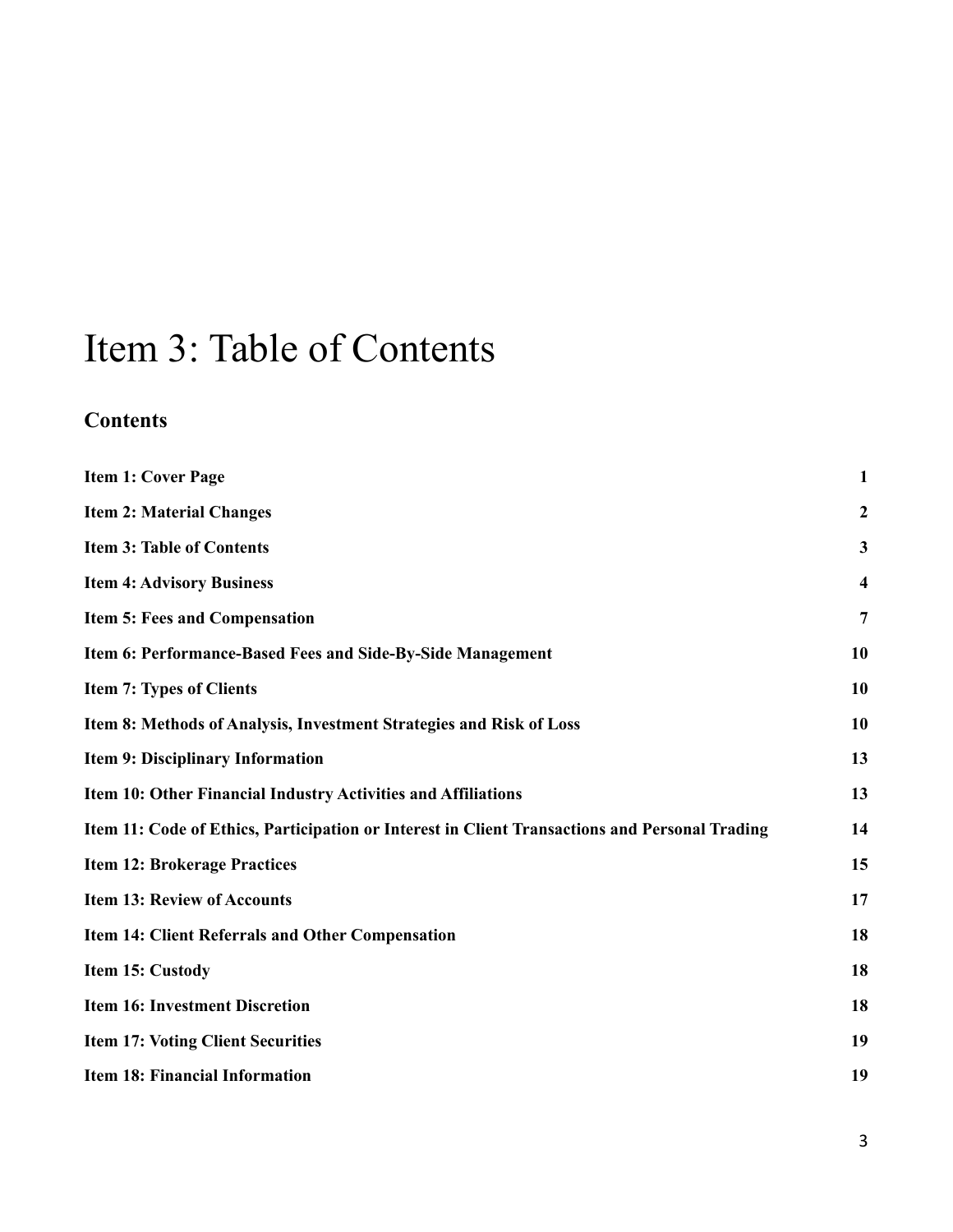**Item 19: Requirements for [State-Registered](#page-21-0) Advisers [19](#page-21-0)**

**Form ADV Part 2B – Brochure [Supplement](#page-24-0) [23](#page-24-0)**

# <span id="page-3-0"></span>Item 4: Advisory Business

### **Description of Advisory Firm**

Golden Goose Wealth Planning, LLC became registered as an Investment Adviser with the State of Michigan in 2020. Stephanie Anne Trexler is the principal owner of GG. GG reports \$535,548 discretionary and no non-discretionary Assets Under Management. Assets Under Management were calculated as of December 31, 2021.

### **Types of Advisory Services**

#### **Investment Management Services**

We are in the business of managing individually tailored investment portfolios. Our firm provides continuous advice to a Client regarding the investment of Client funds based on the individual needs of the Client. Through personal discussions in which goals and objectives based on a Client's particular circumstances are established, we develop a Client's personal investment policy or an investment plan with an asset allocation target and create and manage a portfolio based on that policy and allocation targets. We will also review and discuss a Client's prior investment history, as well as family composition and background.

Account supervision is guided by the stated objectives of the Client (e.g., maximum capital appreciation, growth, income, or growth, and income), as well as tax considerations. Clients may impose reasonable restrictions on investing in certain securities, types of securities, or industry sectors. Fees pertaining to this service are outlined in Item 5 of this brochure.

#### **Investment Management Services using a Sub-Advisor**

We offer the use of Sub-Advisors for portfolio management services. We assist Clients in selecting an appropriate allocation model, completing the Outside Manager's investor profile questionnaire, interacting with the Outside Manager and reviewing the Outside Manager. Our review process and analysis of outside managers is further discussed in Item 8 of this Form ADV Part 2A. Additionally, we will meet with the Client on a periodic basis to discuss changes in their personal or financial situation, suitability, and any new or revised restrictions to be applied to the account. Fees pertaining to this service are outlined in Item 5 of this brochure.

#### *XY Investment Solutions ("XYIS") as a Sub-Advisor*

*XY Investment Solutions ("XYIS") builds investment models through a technology solution and supports financial planners with investment strategies based on research, experience, and sound rationale. XYIS primarily allocates Client assets among various mutual funds, exchange-traded funds ("ETFs"). XYIS may also allocate Client assets in individual debt and equity securities, options, and independent investment*

4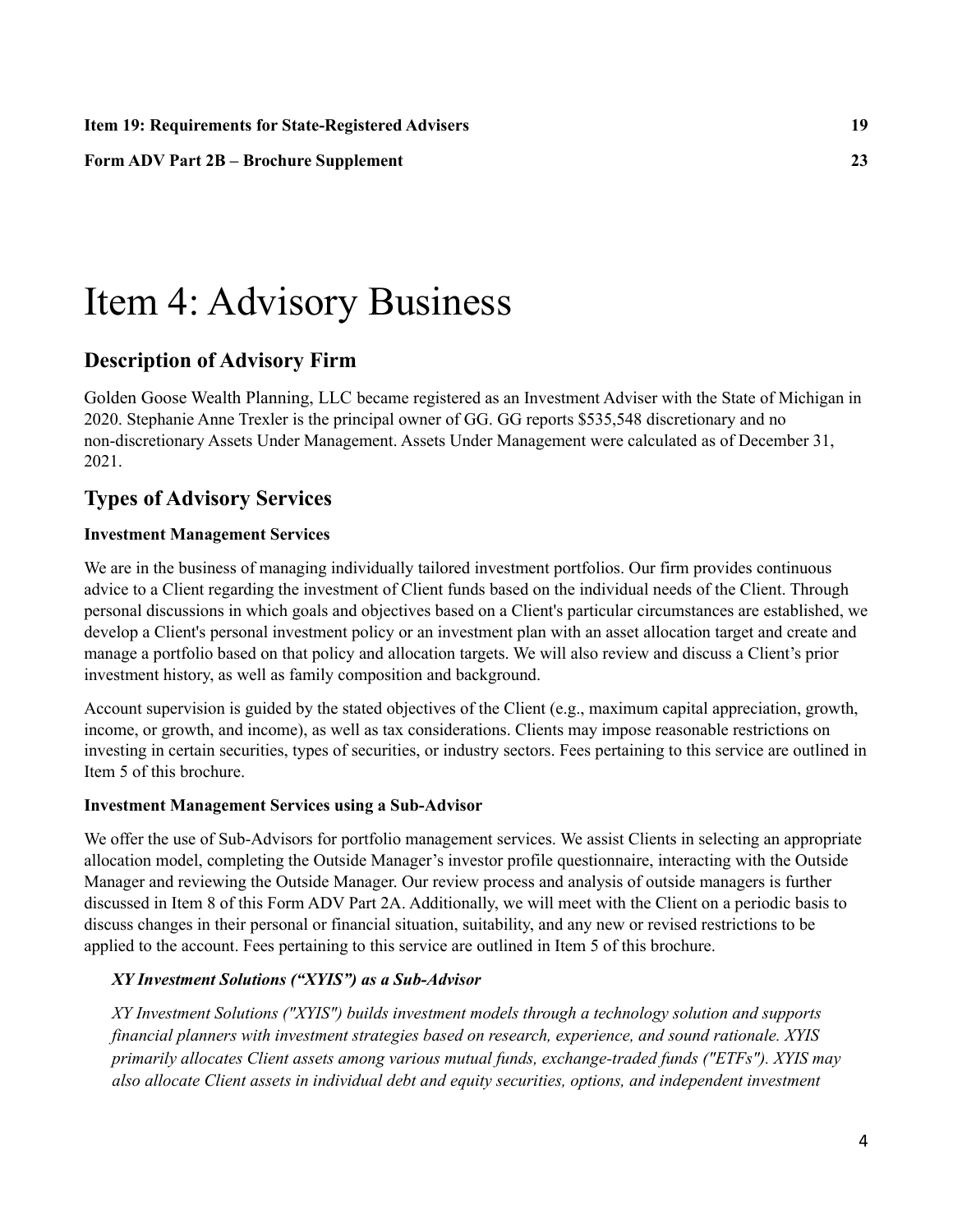*managers. XYIS's services are based on long-term investment strategies incorporating the principles of Modern Portfolio Theory. XYIS manages Client investments in model portfolios on a discretionary basis.*

#### **Project-Based Financial Planning Service**

We provide project-based financial planning services on topics such as retirement planning, risk management, college savings, cash flow, debt management, work benefits, and estate and incapacity planning.

Financial planning involves an evaluation of a Client's current and future financial state by using currently known variables to predict future cash flows, asset values, and withdrawal plans. The key defining aspect of financial planning is that through the financial planning process, all questions, information, and analysis will be considered as they affect and are affected by the entire financial and life situation of the Client. Clients purchasing this service will receive a written or an electronic report, providing the Client with a detailed financial plan designed to achieve his or her stated financial goals and objectives.

In general, the financial plan will address any or all of the following areas of concern. The Client and advisor will work together to select specific areas to cover. These areas may include, but are not limited to, the following:

**Business Planning:** We provide consulting services for Clients who currently operate their own business, are considering starting a business, or are planning for an exit from their current business. Under this type of engagement, we work with you to assess your current situation, identify your objectives, and develop a plan aimed at achieving your goals.

**Cash Flow and Debt Management**: We will conduct a review of your income and expenses to determine your current surplus or deficit along with advice on prioritizing how any surplus should be used or how to reduce expenses if they exceed your income. Advice may also be provided on which debts to pay off first based on factors such as the interest rate of the debt and any income tax ramifications. We may also recommend what we believe to be an appropriate cash reserve that should be considered for emergencies and other financial goals, along with a review of accounts (such as money market funds) for such reserves, plus strategies to save desired amounts.

**College Savings**: Includes projecting the amount that will be needed to achieve college or other post-secondary education funding goals, along with advice on ways for you to save the desired amount. Recommendations as to savings strategies are included, and, if needed, we will review your financial picture as it relates to eligibility for financial aid or the best way to contribute to grandchildren (if appropriate). **Employee Benefits Optimization**: We will provide review and analysis as to whether you, as an employee, are taking the maximum advantage possible of your employee benefits. If you are a business owner, we will consider and/or recommend the various benefit programs that can be structured to meet both business and personal retirement goals.

**Estate Planning**: This usually includes an analysis of your exposure to estate taxes and your current estate plan, which may include whether you have a will, powers of attorney, trusts, and other related documents. Our advice also typically includes ways for you to minimize or avoid future estate taxes by implementing appropriate estate planning strategies such as the use of applicable trusts. We always recommend that you consult with a qualified attorney when you initiate, update, or complete estate planning activities. We may provide you with contact information for attorneys who specialize in estate planning when you wish to hire an attorney for such purposes. From time-to-time, we will participate in meetings or phone calls between you and your attorney with your approval or request.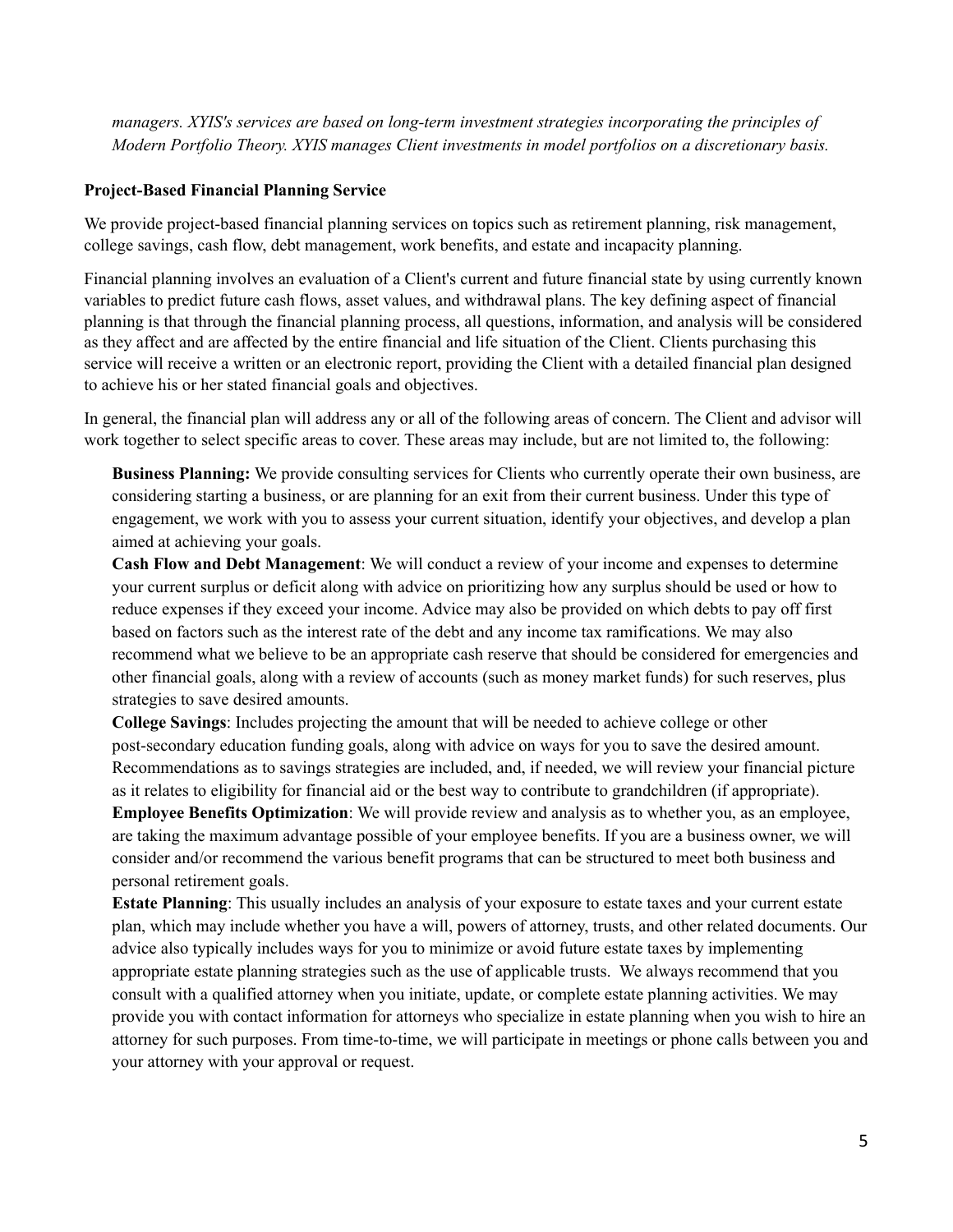**Financial Goals**: We will help Clients identify financial goals and develop a plan to reach them. We will identify what you plan to accomplish, what resources you will need to make it happen, how much time you will need to reach the goal, and how much you should budget for your goal.

**Insurance**: Review of existing policies to ensure proper coverage for life, health, disability, long-term care, liability, home, and automobile.

**Investment Analysis**: This may involve developing an asset allocation strategy to meet Clients' financial goals and risk tolerance, providing information on investment vehicles and strategies, reviewing employee stock options, as well as assisting you in establishing your own investment account at a selected broker/dealer or custodian. The strategies and types of investments we may recommend are further discussed in Item 8 of this brochure.

**Retirement Planning**: Our retirement planning services typically include projections of your likelihood of achieving your financial goals, typically focusing on financial independence as the primary objective. For situations where projections show less than the desired results, we may make recommendations, including those that may impact the original projections by adjusting certain variables (e.g., working longer, saving more, spending less, taking more risk with investments).

If you are near retirement or already retired, advice may be given on appropriate distribution strategies to minimize the likelihood of running out of money or having to adversely alter spending during your retirement years

**Risk Management:** A risk management review includes an analysis of your exposure to major risks that could have a significant adverse impact on your financial picture, such as premature death, disability, property and casualty losses, or the need for long-term care planning. Advice may be provided on ways to minimize such risks and about weighing the costs of purchasing insurance versus the benefits of doing so and, likewise, the potential cost of not purchasing insurance ("self‐insuring").

**Tax Planning Strategies:** Advice may include ways to minimize current and future income taxes as a part of your overall financial planning picture. For example, we may make recommendations on which type of account(s) or specific investments should be owned based in part on their "tax efficiency," with the consideration that there is always a possibility of future changes to federal, state or local tax laws and rates that may impact your situation.

We recommend that you consult with a qualified tax professional before initiating any tax planning strategy, and we may provide you with contact information for accountants or attorneys who specialize in this area if you wish to hire someone for such purposes. We will participate in meetings or phone calls between you and your tax professional with your approval.

### **Ongoing Comprehensive Financial Planning**

This service involves working one-on-one with a planner over an extended period of time. By paying a fixed monthly fee, Clients get to work with a planner who will work with them to develop and implement their plan. The planner will monitor the plan, recommend any changes and ensure the plan is up to date.

Upon desiring a comprehensive plan, a Client will be taken through establishing their goals and values around money. They will be required to provide information to help complete the following areas of analysis: net worth, cash flow, insurance, credit scores/reports, employee benefit, retirement planning, insurance, investments, college planning, and estate planning. Once the Client's information is reviewed, their plan will be built and analyzed, and then the findings, analysis and potential changes to their current situation will be reviewed with the Client. Clients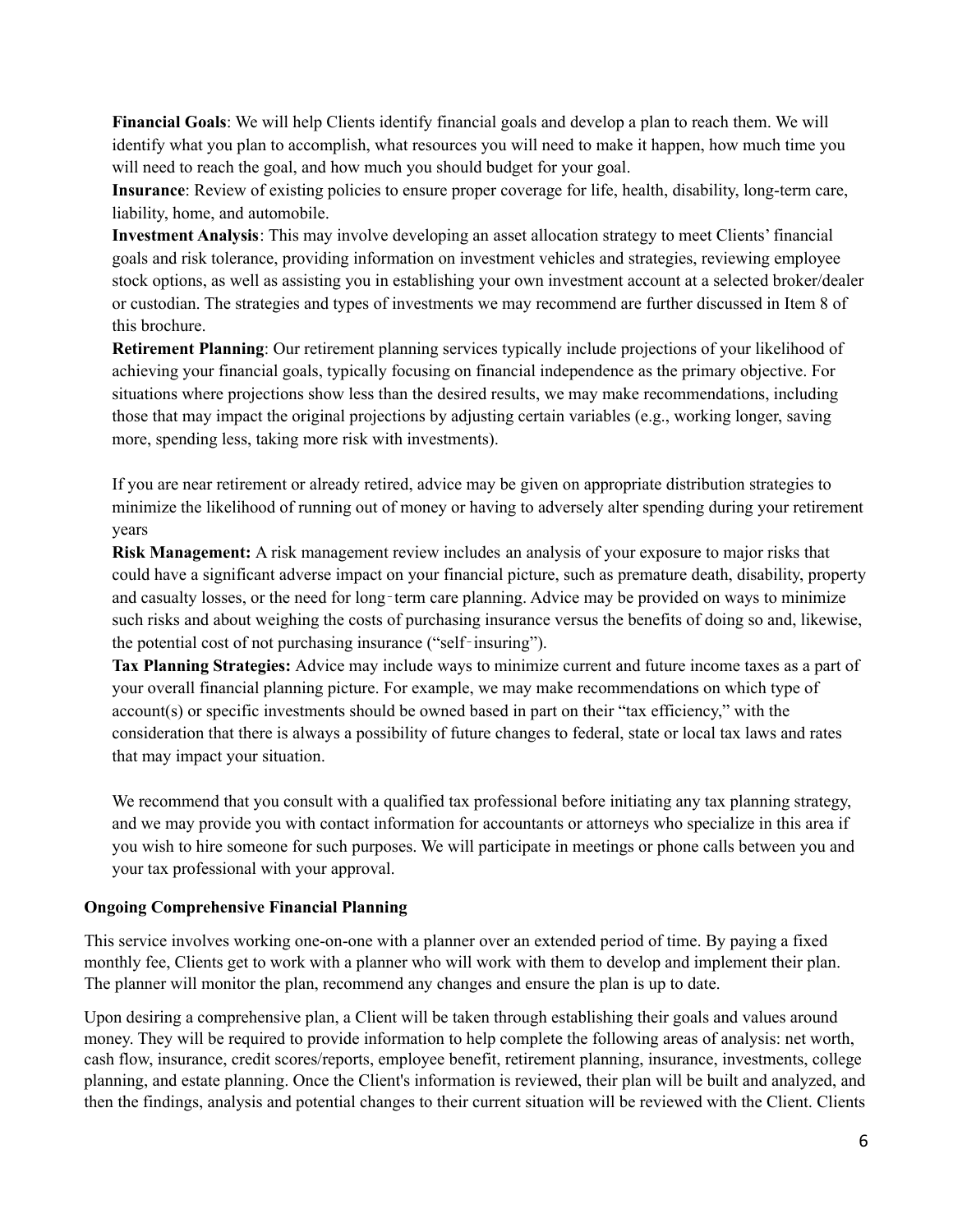subscribing to this service will receive a written or an electronic report, providing the Client with a detailed financial plan designed to achieve his or her stated financial goals and objectives. If a follow-up meeting is required, we will meet at the Client's convenience. The plan and the Client's financial situation and goals will be monitored throughout the year and follow-up phone calls and emails will be made to the Client to confirm that any agreed upon action steps have been carried out. On an annual basis, there will be a full review of this plan to ensure its accuracy and ongoing appropriateness. Any needed updates will be implemented at that time.

### **Client Tailored Services and Client Imposed Restrictions**

We offer the same suite of services to all of our Clients. However, specific Client financial plans and their implementation are dependent upon the Client Investment Policy Statement which outlines each Client's current situation (income, tax levels, and risk tolerance levels) and is used to construct a Client specific plan to aid in the selection of a portfolio that matches restrictions, needs, and targets.

Clients are able to specify, within reason, any limitations they would like to place on discretionary authority as it pertains to individual securities and/or sectors that will be traded in their account, by notating these items on the executed advisory agreement.

### **Wrap Fee Programs**

We do not participate in wrap fee programs.

# <span id="page-6-0"></span>Item 5: Fees and Compensation

Please note, unless a Client has received the firm's Disclosure Brochure at least 48 hours prior to signing the investment advisory contract, the investment advisory contract may be terminated by the Client within five (5) business days of signing the contract without incurring any advisory fees. How we are paid depends on the type of advisory service we are performing. Please review the fee and compensation information below.

### **Investment Management Services**

Investment Management Services are only available to Clients utilizing our Ongoing Financial Planning Services. Our standard advisory fee is based on the market value of the assets under management and is calculated as follows:

| <b>Account Value</b>       | <b>Annual Advisory Fee</b> |
|----------------------------|----------------------------|
| $$0 - $2,000,000$          | $1.00\%$                   |
| $$2,000,001 - $5,000,000$  | $0.75\%$                   |
| $$5,000,001 - $10,000,000$ | $0.50\%$                   |
| \$10,000,001 and above     | $0.25\%$                   |

\*Total account value may also include the value of any held-away accounts that the firm provides ongoing supervision over, such as 401(k) accounts and other retirement plan accounts that are not under the firm's direct management.

The annual fees are negotiable, prorated and paid in arrears on a quarterly basis. The advisory fee is a blended fee and is calculated by assessing the percentage rates using the predefined levels of assets as shown in the above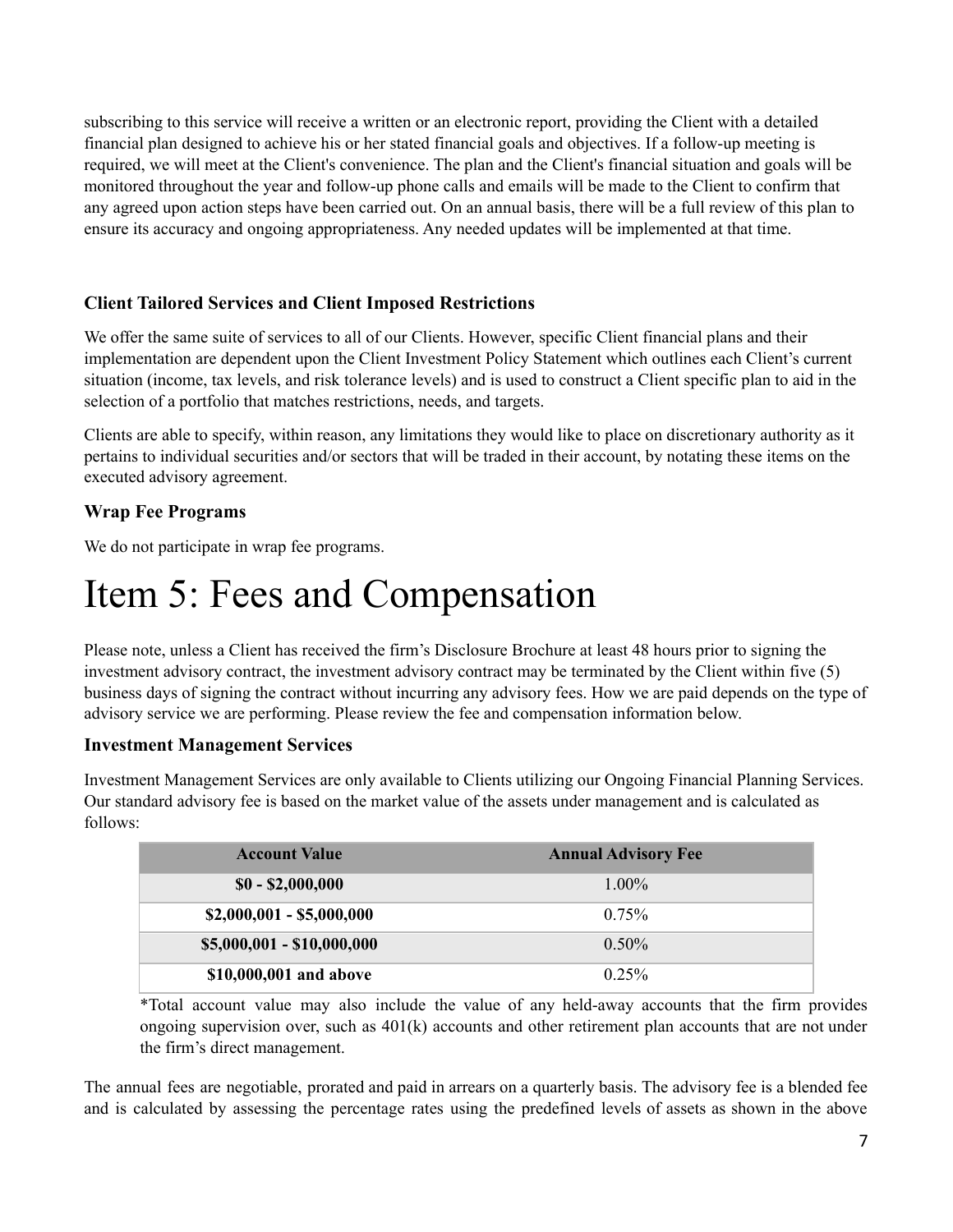chart resulting in a combined weighted fee. For example, an account valued at \$3,000,000 would pay an effective fee of 0.92% with the annual fee of \$27,500. The quarterly fee is determined by the following calculation:  $((\$2,000,000 \times 1.00\%) + (\$1,000,000 \times 0.75\%) \div 4 = \$6,875$ . No increase in the annual fee shall be effective without agreement from the Client by signing a new agreement or amendment to their current advisory agreement.

For managed accounts with balances less than \$300,000, only 1% of the advisory fee will be directly debited from the account, and the remainder will be billed in installments. At the discretion of the advisor, fees will be paid monthly, quarterly or semi-annually. Fees will be reviewed Annually and re-calculated as needed.

For managed accounts with balances of \$300,000 and above, the entire advisory fee may be directly debited from the account. Accounts initiated or terminated during a calendar quarter will be charged a prorated fee based on the amount of time remaining in the billing period. An account may be terminated at any time with written notice. Since fees are paid in arrears, no refund will be needed upon termination of the account.

### **Investment Management Services using a Sub-Advisor**

Please note that the table below does not include the Third Party Management fee of 0.15% charged by the

custodian Betterment, most details about Betterment in "Item 12: Brokerage Practices". The standard advisory fee is based on the market value of the account and is calculated as follows:

| <b>Account Value</b>       | <b>Annual Advisory Fee</b> |
|----------------------------|----------------------------|
| $$0 - $2,000,000$          | $1.00\%$                   |
| $$2,000,001 - $5,000,000$  | $0.75\%$                   |
| $$5,000,001 - $10,000,000$ | $0.50\%$                   |
| \$10,000,001 and above     | 0.25%                      |

The annual fees are negotiable, prorated and paid in arrears on a quarterly basis. The advisory fee is a blended fee and is calculated by assessing the percentage rates using the predefined levels of assets as shown in the above chart resulting in a combined weighted fee. For example, an account valued at \$3,000,000 would pay an effective fee of 0.92% with the annual fee of \$27,500. The quarterly fee is determined by the following calculation:  $((\$2,000,000 \times 1.00\%) + (\$1,000,000 \times 0.75\%) \div 4 = \$6,875$ . Our minimum annual fee is \$3,000. No increase in the annual fee shall be effective without agreement from the Client by signing a new agreement or amendment to their current advisory agreement.

When an Outside Manager is used, the Outside Manager will debit the Client's account for both the Outside Manager's fee, and GG's advisory fee, and will remit GG's fee to GG. Please note, the above fee schedule does not include the Outside Manager's fee. No increase in the annual fee shall be effective without agreement from the Client by signing a new agreement or amendment to their current advisory agreement.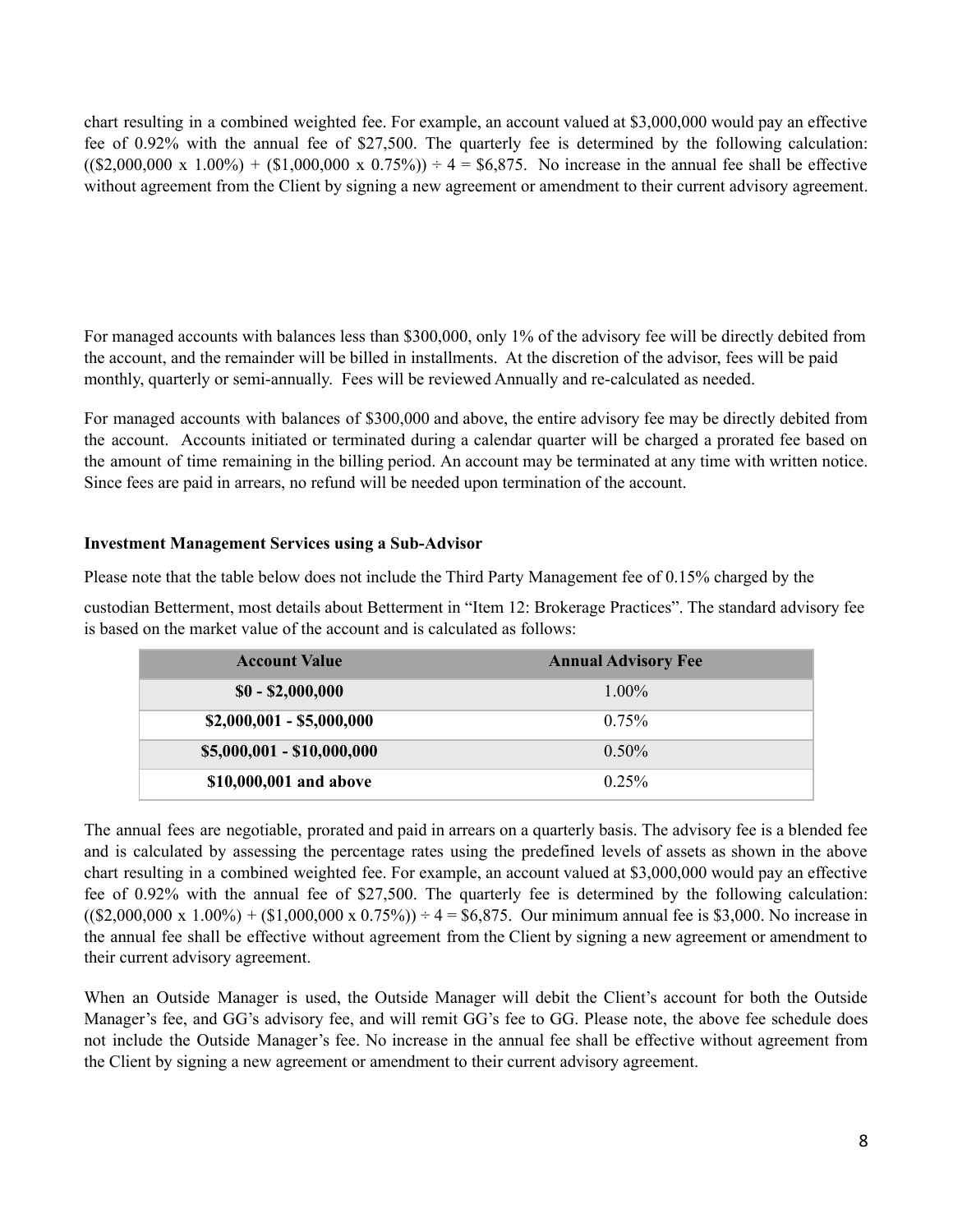Our minimum annual fee for Investment Management Services is \$3,000. For managed accounts with balances less than \$300,000, only 1% of the advisory fee will be directly debited from the account, and the remainder will be billed in monthly installments. Fees will be reviewed Annually and re-calculated as needed. At the discretion of the advisor, fees will be paid monthly, quarterly or semi-annually.

For managed accounts with balances of \$300,000 and above, the entire advisory fee will be directly debited from the account. Accounts initiated or terminated during a calendar quarter will be charged a prorated fee based on the amount of time remaining in the billing period. An account may be terminated at any time with written notice. Since fees are paid in arrears, no refund will be needed upon termination of the account.

Investment Management Services using a Sub-Advisor are only available to Clients utilizing our Ongoing Financial Planning Services.

### **Ongoing Comprehensive Financial Planning**

Ongoing Financial Planning consists of an ongoing fee that is paid monthly, in arrears, at the rate of \$250 per month. For balance under \$300,000 Investment Management Services will be included at no additional fee. Clients may elect to deduct up to 1% of their assets under management to offset the Ongoing Comprehensive Financial Planning fee. The remainder will be paid by electronic funds transfer or check.

For Clients participating in our Investment Management Services or Investment Management Services using a Sub-Advisor, balances over \$300,000, Ongoing Comprehensive Financial Planning Services will be included at no additional fee.

The fee may be negotiable in certain cases. Fees for this service may be paid by electronic funds transfer or check. An account may be terminated at any time with written notice. Since fees are paid in arrears, no refund will be needed upon termination of the account. Fees will be reviewed annually and re-calculated as needed. At the discretion of the advisor, fees will be paid monthly, quarterly or semi-annually.

### **Project-Based Financial Planning Fixed Fee**

Project-Based Financial Planning is offered on a fixed fee basis. The fixed fee will be agreed upon before the start of any work. The fixed fee can range between \$500 and \$1500, depending on complexity and the needs of the client. The fee is negotiable. If a fixed fee program is chosen, half of the fee is due at the beginning of the process and the remainder is due at completion of work, however, GG will not bill an amount above \$500.00 more than 6 months in advance. Fees for this service may be paid by electronic funds transfer or check. In the event of early termination any prepaid but unearned fees will be refunded to the Client and any completed deliverables of the project will be provided to the Client and no further fees will be charged.

### **Other Types of Fees and Expenses**

Our fees are exclusive of brokerage commissions, transaction fees, and other related costs and expenses which may be incurred by the Client. Clients may incur certain charges imposed by custodians, brokers, and other third parties such as custodial fees, deferred sales charges, odd-lot differentials, transfer taxes, wire transfer, and electronic fund fees, and other fees and taxes on brokerage accounts and securities transactions. Mutual fund and exchange-traded funds also charge internal management fees, which are disclosed in a fund's prospectus. Such charges, fees, and commissions are exclusive of and in addition to our fee, and we shall not receive any portion of these commissions, fees, and costs.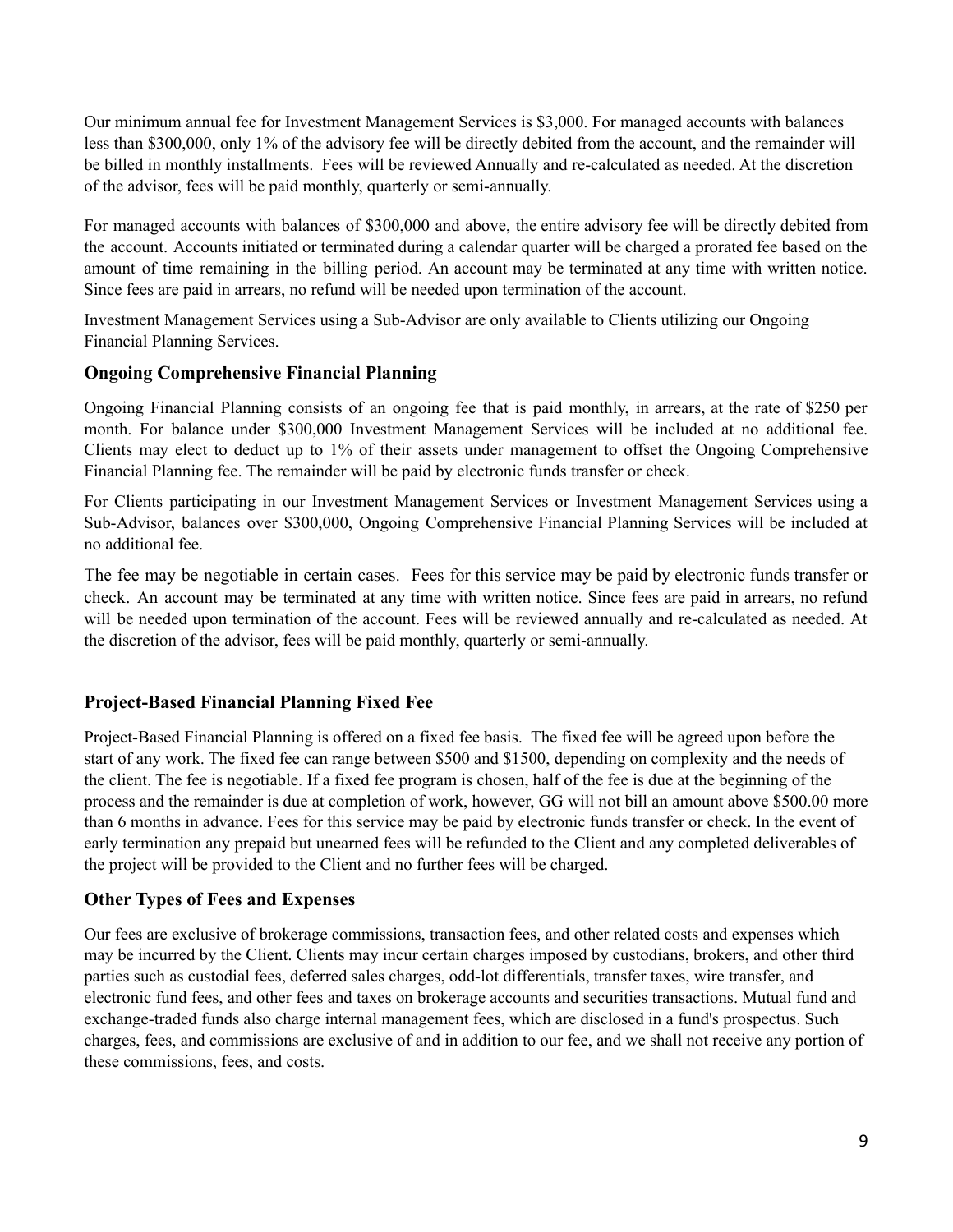Item 12 further describes the factors that we consider in selecting or recommending broker-dealers for Client's transactions and determining the reasonableness of their compensation (e.g., commissions).

We do not accept compensation for the sale of securities or other investment products including asset-based sales charges or service fees from the sale of mutual funds.

# <span id="page-9-0"></span>Item 6: Performance-Based Fees and Side-By-Side Management

We do not offer performance-based fees and do not engage in side-by-side management.

# <span id="page-9-1"></span>Item 7: Types of Clients

We provide financial planning and portfolio management services to individuals, and high net-worth individuals.

Our minimum account size requirement is \$100,000. This minimum can be waived at the discretion of GG.

# <span id="page-9-2"></span>Item 8: Methods of Analysis, Investment Strategies and Risk of Loss

Our primary method of investment analysis is Modern Portfolio Theory.

### **Modern Portfolio Theory**

The underlying principles of MPT are:

- Investors are risk averse. The only acceptable risk is that which is adequately compensated by an expected return. Risk and investment return are related and an increase in risk requires an increased expected return.
- Markets are efficient. The same market information is available to all investors at the same time. The market prices every security fairly based upon this equal availability of information.
- The design of the portfolio as a whole is more important than the selection of any particular security. The appropriate allocation of capital among asset classes will have far more influence on long-term portfolio performance than the selection of individual securities.
- Investing for the long-term (preferably longer than ten years) becomes critical to investment success because it allows the long-term characteristics of the asset classes to surface.
- Increasing diversification of the portfolio with lower correlated asset class positions can decrease portfolio risk. Correlation is the statistical term for the extent to which two asset classes move in tandem or opposition to one another.

**Use of Outside Managers:** We may refer Clients to third-party investment advisers ("outside managers"). Our analysis of outside managers involves the examination of the experience, expertise, investment philosophies, and past performance of the outside managers in an attempt to determine if that manager has demonstrated an ability to invest over a period of time and in different economic conditions. We monitor the manager's underlying holdings, strategies, concentrations, and leverage as part of our overall periodic risk assessment. Additionally, as part of our due diligence process, we survey the manager's compliance and business enterprise risks. A risk of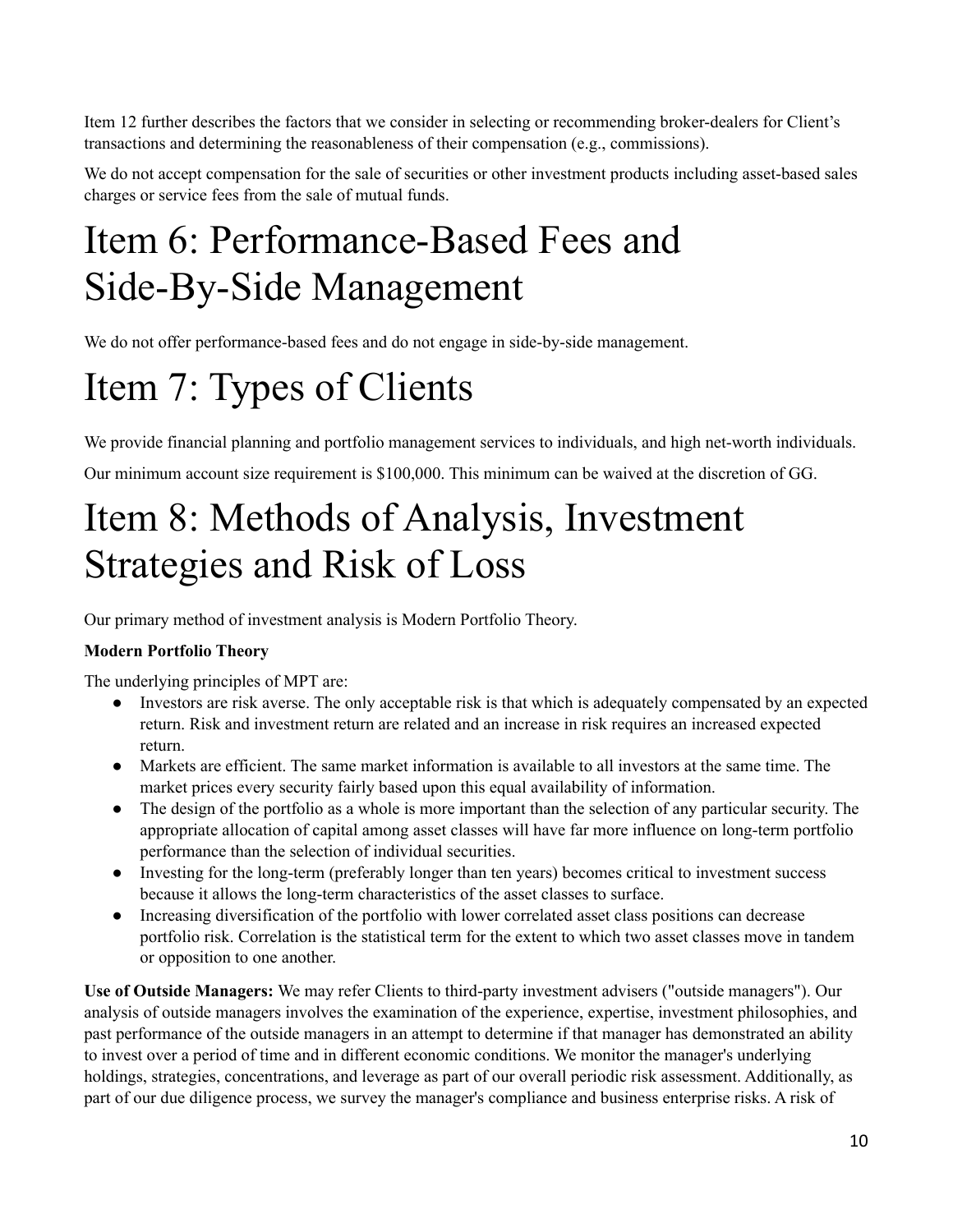investing with an outside manager who has been successful in the past is that he or she may not be able to replicate that success in the future. In addition, as we do not control the underlying investments in an outside manager's portfolio. There is also a risk that a manager may deviate from the stated investment mandate or strategy of the portfolio, making it a less suitable investment for our Clients. Moreover, as we do not control the manager's daily business and compliance operations, we may be unaware of the lack of internal controls necessary to prevent business, regulatory or reputational deficiencies.

#### **Passive Investment Management**

We primarily practice passive investment management. Passive investing involves building portfolios that are composed of various distinct asset classes. The asset classes are weighted in a manner to achieve the desired relationship between correlation, risk, and return. Funds that passively capture the returns of the desired asset classes are placed in the portfolio. The funds that are used to build passive portfolios are typically index mutual funds or exchange-traded funds.

Passive investment management is characterized by low portfolio expenses (i.e. the funds inside the portfolio have low internal costs), minimal trading costs (due to infrequent trading activity), and relative tax efficiency (because the funds inside the portfolio are tax efficient and turnover inside the portfolio is minimal).

In contrast, active management involves a single manager or managers who employ some method, strategy or technique to construct a portfolio that is intended to generate returns that are greater than the broader market or a designated benchmark.

### **Material Risks Involved**

All investing strategies we offer involve risk and may result in a loss of your original investment which you **should be prepared to bear.** Many of these risks apply equally to stocks, bonds, commodities, and any other investment or security. Material risks associated with our investment strategies are listed below.

**Market Risk:** Market risk involves the possibility that an investment's current market value will fall because of a general market decline, reducing the value of the investment regardless of the operational success of the issuer's operations or its financial condition.

**Strategy Risk:** The Adviser's investment strategies and/or investment techniques may not work as intended.

**Small and Medium Cap Company Risk:** Securities of companies with small and medium market capitalizations are often more volatile and less liquid than investments in larger companies. Small and medium cap companies may face a greater risk of business failure, which could increase the volatility of the Client's portfolio.

**Turnover Risk:** At times, the strategy may have a portfolio turnover rate that is higher than other strategies. A high portfolio turnover would result in correspondingly greater brokerage commission expenses and may result in the distribution of additional capital gains for tax purposes. These factors may negatively affect the account's performance.

**Limited markets:** Certain securities may be less liquid (harder to sell or buy) and their prices may at times be more volatile than at other times. Under certain market conditions, we may be unable to sell or liquidate investments at prices we consider reasonable or favorable or find buyers at any price.

**Concentration Risk:** Certain investment strategies focus on particular asset-classes, industries, sectors or types of investment. From time to time these strategies may be subject to greater risks of adverse developments in such areas of focus than a strategy that is more broadly diversified across a wider variety of investments.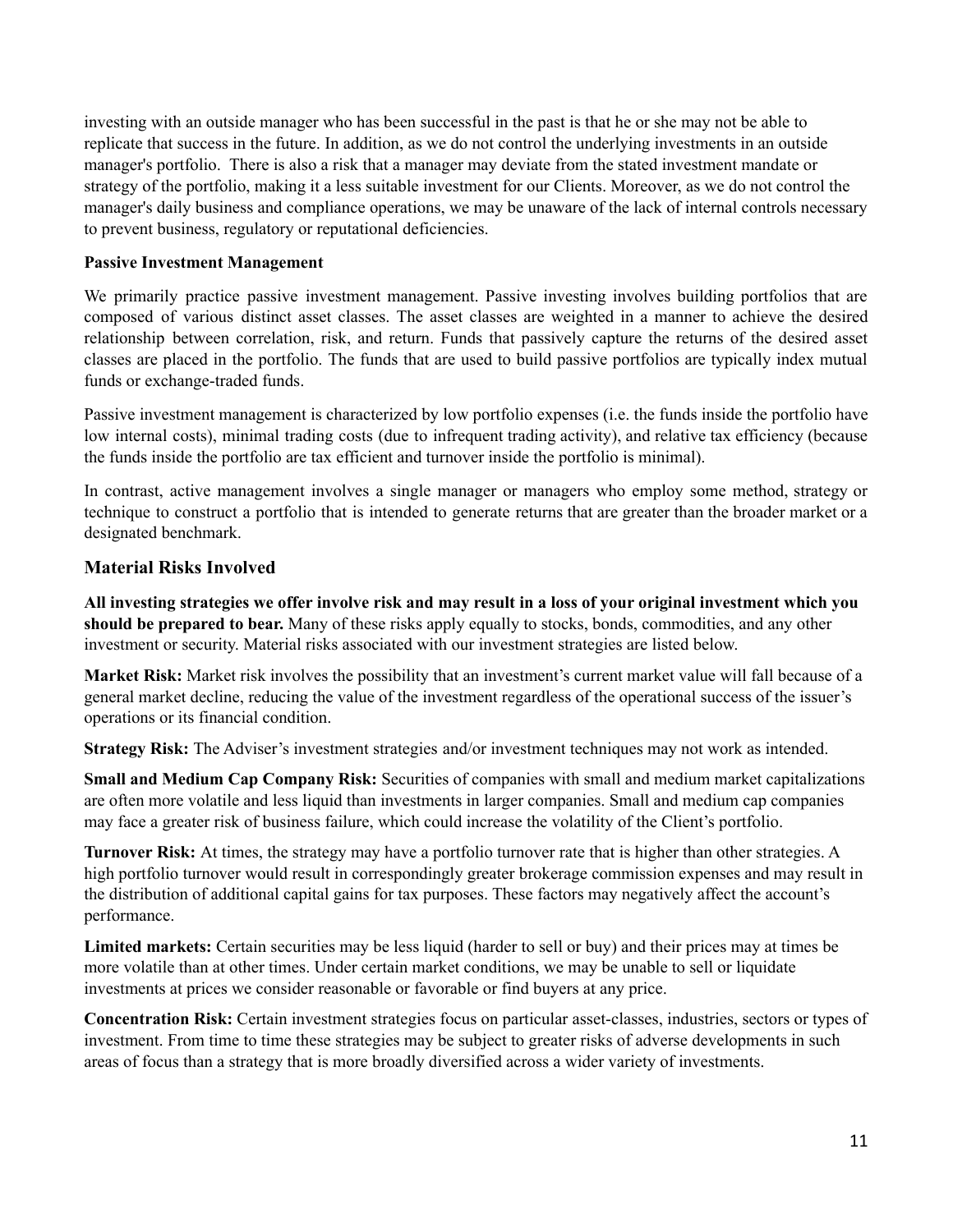**Interest Rate Risk:** Bond (fixed income) prices generally fall when interest rates rise, and the value may fall below par value or the principal investment. The opposite is also generally true: bond prices generally rise when interest rates fall. In general, fixed income securities with longer maturities are more sensitive to these price changes. Most other investments are also sensitive to the level and direction of interest rates.

**Legal or Legislative Risk**: Legislative changes or Court rulings may impact the value of investments, or the securities' claim on the issuer's assets and finances.

**Inflation**: Inflation may erode the buying power of your investment portfolio, even if the dollar value of your investments remains the same.

### **Risks Associated with Securities**

Apart from the general risks outlined above which apply to all types of investments, specific securities may have other risks.

**Commercial Paper** is, in most cases, an unsecured promissory note that is issued with a maturity of 270 days or less. Being unsecured the risk to the investor is that the issuer may default.

**Common stocks** may go up and down in price quite dramatically, and in the event of an issuer's bankruptcy or restructuring could lose all value. A slower-growth or recessionary economic environment could have an adverse effect on the price of all stocks.

**Corporate Bonds** are debt securities to borrow money. Generally, issuers pay investors periodic interest and repay the amount borrowed either periodically during the life of the security and/or at maturity. Alternatively, investors can purchase other debt securities, such as zero coupon bonds, which do not pay current interest, but rather are priced at a discount from their face values and their values accrete over time to face value at maturity. The market prices of debt securities fluctuate depending on factors such as interest rates, credit quality, and maturity. In general, market prices of debt securities decline when interest rates rise and increase when interest rates fall. The longer the time to a bond's maturity, the greater its interest rate risk.

**Bank Obligations** including bonds and certificates of deposit may be vulnerable to setbacks or panics in the banking industry. Banks and other financial institutions are greatly affected by interest rates and may be adversely affected by downturns in the U.S. and foreign economies or changes in banking regulations.

**Municipal Bonds** are debt obligations generally issued to obtain funds for various public purposes, including the construction of public facilities. Municipal bonds pay a lower rate of return than most other types of bonds. However, because of a municipal bond's tax-favored status, investors should compare the relative after-tax return to the after-tax return of other bonds, depending on the investor's tax bracket. Investing in municipal bonds carries the same general risks as investing in bonds in general. Those risks include interest rate risk, reinvestment risk, inflation risk, market risk, call or redemption risk, credit risk, and liquidity and valuation risk.

**Options and other derivatives** carry many unique risks, including time-sensitivity, and can result in the complete loss of principal. While covered call writing does provide a partial hedge to the stock against which the call is written, the hedge is limited to the amount of cash flow received when writing the option. When selling covered calls, there is a risk the underlying position may be called away at a price lower than the current market price.

**Exchange Traded Funds** prices may vary significantly from the Net Asset Value due to market conditions. Certain Exchange Traded Funds may not track underlying benchmarks as expected. ETFs are also subject to the following risks: (i) an ETF's shares may trade at a market price that is above or below their net asset value; (ii) the ETF may employ an investment strategy that utilizes high leverage ratios; or (iii) trading of an ETF's shares may be halted if the listing exchange's officials deem such action appropriate, the shares are de-listed from the exchange, or the activation of market-wide "circuit breakers" (which are tied to large decreases in stock prices)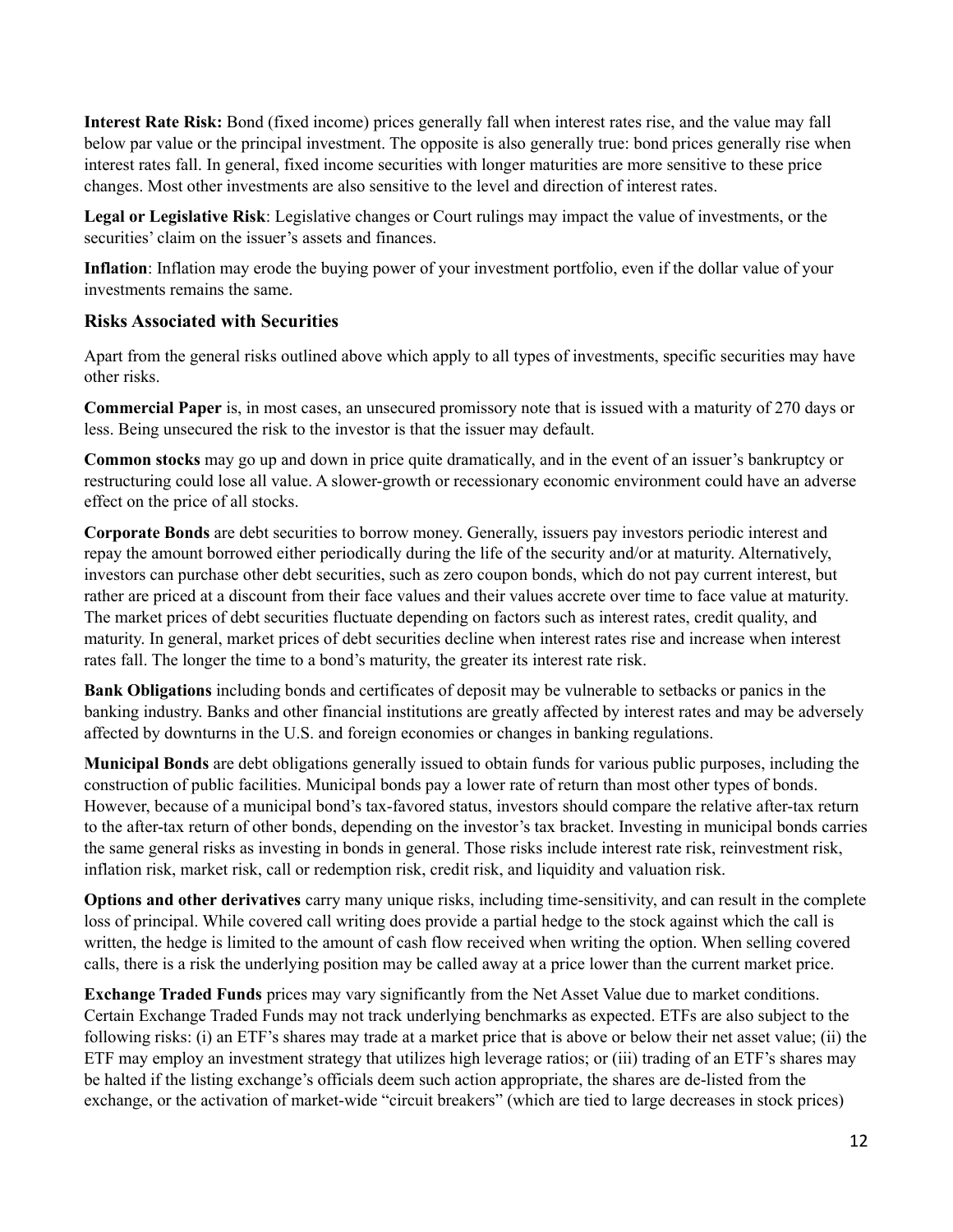halts stock trading generally. The Adviser has no control over the risks taken by the underlying funds in which the Clients invest.

**Mutual Funds**: When a Client invests in open-end mutual funds or ETFs, the Client indirectly bears its proportionate share of any fees and expenses payable directly by those funds. Therefore, the Client will incur higher expenses, many of which may be duplicative. In addition, the Client's overall portfolio may be affected by losses of an underlying fund and the level of risk arising from the investment practices of an underlying fund (such as the use of derivatives).

# <span id="page-12-0"></span>Item 9: Disciplinary Information

## **Criminal or Civil Actions**

GG and its management have not been involved in any criminal or civil action.

### **Administrative Enforcement Proceedings**

GG and its management have not been involved in administrative enforcement proceedings.

### **Self-Regulatory Organization Enforcement Proceedings**

GG and its management have not been involved in legal or disciplinary events that are material to a Client's or prospective Client's evaluation of GG or the integrity of its management.

# Item 10: Other Financial Industry Activities and Affiliations

No GG employee is registered, or has an application pending to register, as a broker-dealer or a registered representative of a broker-dealer.

No GG employee is registered, or has an application pending to register, as a futures commission merchant, commodity pool operator or a commodity trading advisor.

GG does not have any related parties. As a result, we do not have a relationship with any related parties.

GG only receives compensation directly from Clients. We do not receive compensation from any outside source. We do not have any conflicts of interest with any outside party.

### **Recommendations or Selections of Other Investment Advisers**

As referenced in Item 4 of this brochure, GG recommends Clients to Outside Managers to manage their accounts. In the event that we recommend an Outside Manager, please note that we do not share in their advisory fee. Our fee is separate and in addition to their compensation (as noted in Item 5) and will be described to you prior to engagement. You are not obligated, contractually or otherwise, to use the services of any Outside Manager we recommend. Additionally, GG will only recommend an Outside Manager who is properly licensed or registered as an investment adviser.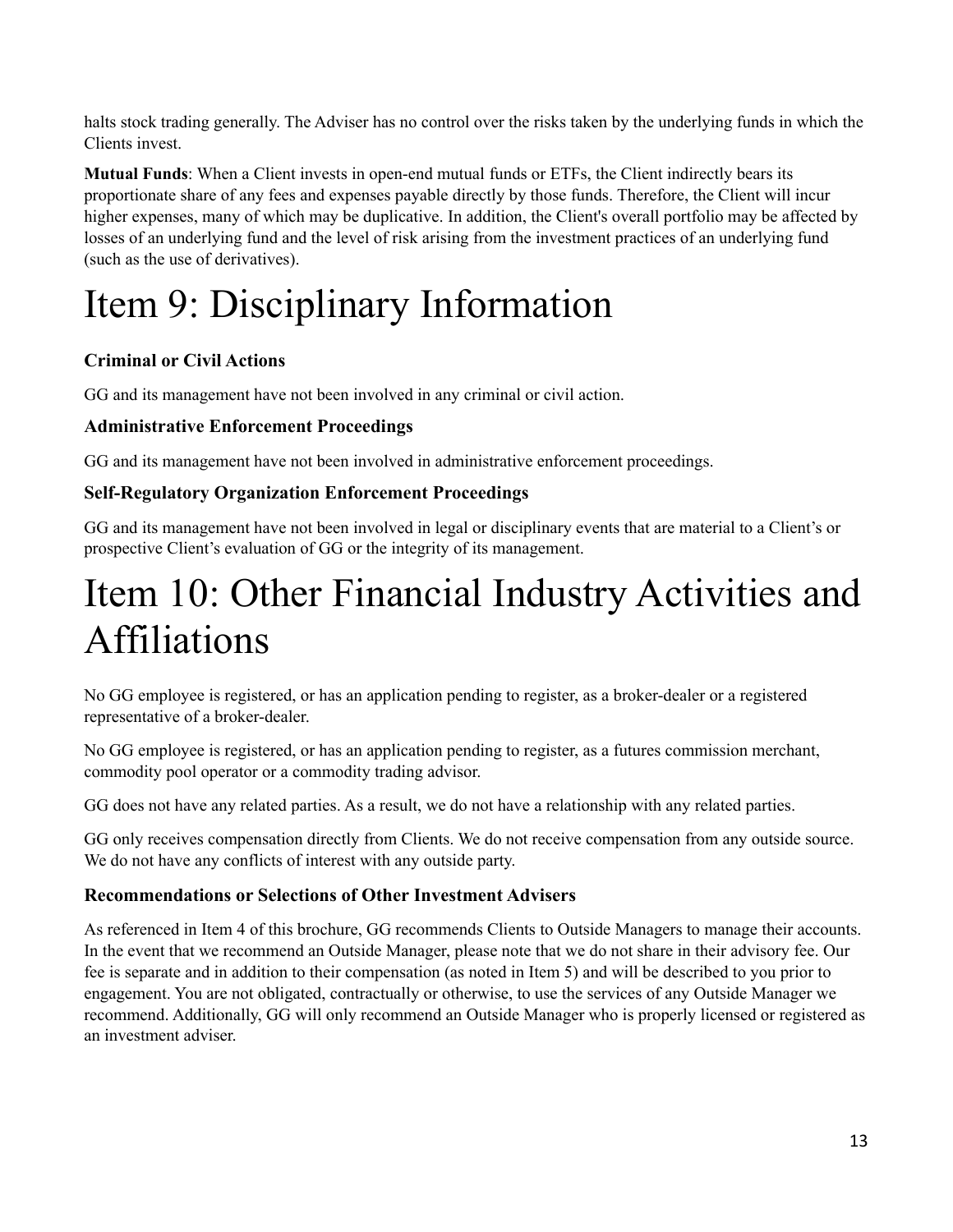# Item 11: Code of Ethics, Participation or Interest in Client Transactions and Personal Trading

<span id="page-13-0"></span>As a fiduciary, our firm and its associates have a duty of utmost good faith to act solely in the best interests of each Client. Our Clients entrust us with their funds and personal information, which in turn places a high standard on our conduct and integrity. Our fiduciary duty is a core aspect of our Code of Ethics and represents the expected basis of all of our dealings. The firm also adheres to the Code of Ethics and Professional Responsibility adopted by the CFP® Board of Standards Inc., and accepts the obligation not only to comply with the mandates and requirements of all applicable laws and regulations but also to take responsibility to act in an ethical and professionally responsible manner in all professional services and activities.

### **Code of Ethics Description**

This code does not attempt to identify all possible conflicts of interest, and literal compliance with each of its specific provisions will not shield associated persons from liability for personal trading or other conduct that violates a fiduciary duty to advisory Clients. A summary of the Code of Ethics' Principles is outlined below.

- Integrity Associated persons shall offer and provide professional services with integrity.
- Objectivity Associated persons shall be objective in providing professional services to Clients.
- Competence Associated persons shall provide services to Clients competently and maintain the necessary knowledge and skill to continue to do so in those areas in which they are engaged.
- Fairness Associated persons shall perform professional services in a manner that is fair and reasonable to Clients, principals, partners, and employers, and shall disclose conflict(s) of interest in providing such services.
- Confidentiality Associated persons shall not disclose confidential Client information without the specific consent of the Client unless in response to proper legal process, or as required by law.
- Professionalism Associated persons' conduct in all matters shall reflect the credit of the profession.
- Diligence Associated persons shall act diligently in providing professional services.

We periodically review and amend our Code of Ethics to ensure that it remains current, and we require all firm access persons to attest to their understanding of and adherence to the Code of Ethics at least annually. Our firm will provide a copy of its Code of Ethics to any Client or prospective Client upon request.

### **Investment Recommendations Involving a Material Financial Interest and Conflicts of Interest**

Neither our firm, its associates or any related person is authorized to recommend to a Client or effect a transaction for a Client, involving any security in which our firm or a related person has a material financial interest, such as in the capacity as an underwriter, adviser to the issuer, etc.

### **Advisory Firm Purchase of Same Securities Recommended to Clients and Conflicts of Interest**

Our firm and its "related persons" may buy or sell securities similar to, or different from, those we recommend to Clients for their accounts. In an effort to reduce or eliminate certain conflicts of interest involving the firm or personal trading, our policy may require that we restrict or prohibit associates' transactions in specific reportable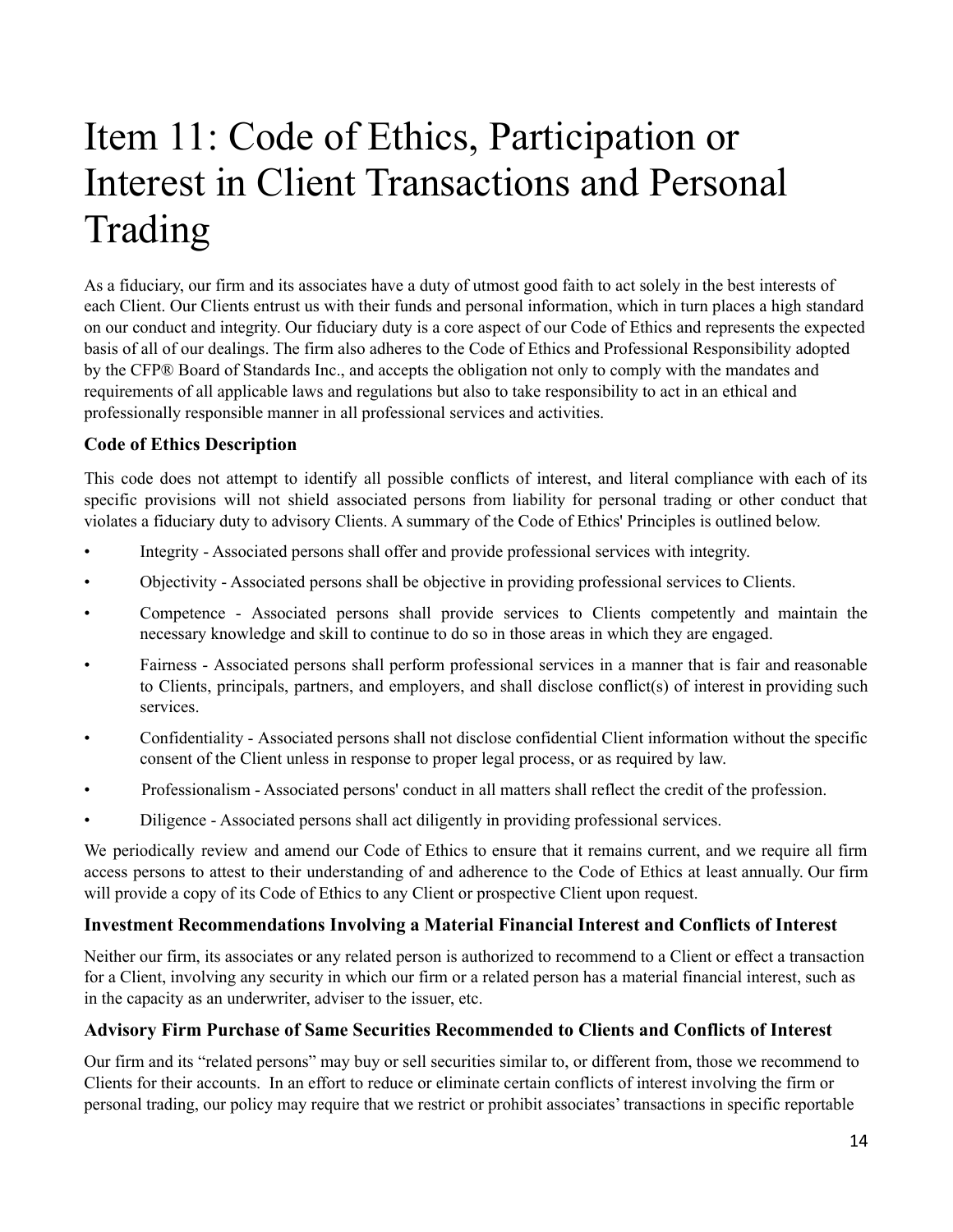securities transactions. Any exceptions or trading pre-clearance must be approved by the firm principal in advance of the transaction in an account, and we maintain the required personal securities transaction records per regulation.

### **Trading Securities At/Around the Same Time as Client's Securities**

From time to time, our firm or its "related persons" may buy or sell securities for themselves at or around the same time as clients. This may provide an opportunity for representatives of GG to buy or sell securities before or after recommending securities to clients resulting in representatives profiting off the recommendations they provide to clients. Such transactions may create a conflict of interest; however, GG will never engage in trading that operates to the client's disadvantage if representatives of GG buy or sell securities at or around the same time as clients.

# <span id="page-14-0"></span>Item 12: Brokerage Practices

### **Factors Used to Select Custodians and/or Broker-Dealers**

Golden Goose Wealth Planning, LLC does not have any affiliation with Broker-Dealers. Specific custodian recommendations are made to the Client based on their need for such services. We recommend custodians based on the reputation and services provided by the firm.

#### **1. Research and Other Soft-Dollar Benefits**

We currently receive soft dollar benefits as part of our relationship with Charles Schwab & Co., Inc. ("Schwab"). Please see below and Item 14 for detailed information.

#### **2. Brokerage for Client Referrals**

We receive no referrals from a broker-dealer or third party in exchange for using that broker-dealer or third party.

### **3. Clients Directing Which Broker/Dealer/Custodian to Use**

We do recommend a specific custodian for Clients to use, however, Clients may custody their assets at a custodian of their choice. Clients may also direct us to use a specific broker-dealer to execute transactions. By allowing Clients to choose a specific custodian, we may be unable to achieve the most favorable execution of Client transaction and this may cost Clients money over using a lower-cost custodian.

### **The Custodian and Brokers We Use (Betterment)**

GGWP does not maintain custody of your assets that we manage, although we may be deemed to have custody of your assets if you give us the authority to withdraw advisory fees from your account (see Item 15—Custody, below). Your assets must be maintained in an account at a "qualified custodian," generally a broker-dealer or bank. We may recommend that our clients use MTG, LLC dba Betterment Securities ("Betterment Securities"), a registered broker-dealer, member SIPC, as the qualified custodian. We are independently owned and operated and are not affiliated with Betterment Securities. Betterment Securities will hold your assets in a brokerage account and buy and sell securities when we and/or you instruct them to. While we may recommend that you use Betterment Securities as custodian/broker, you will decide whether to do so and will open your account with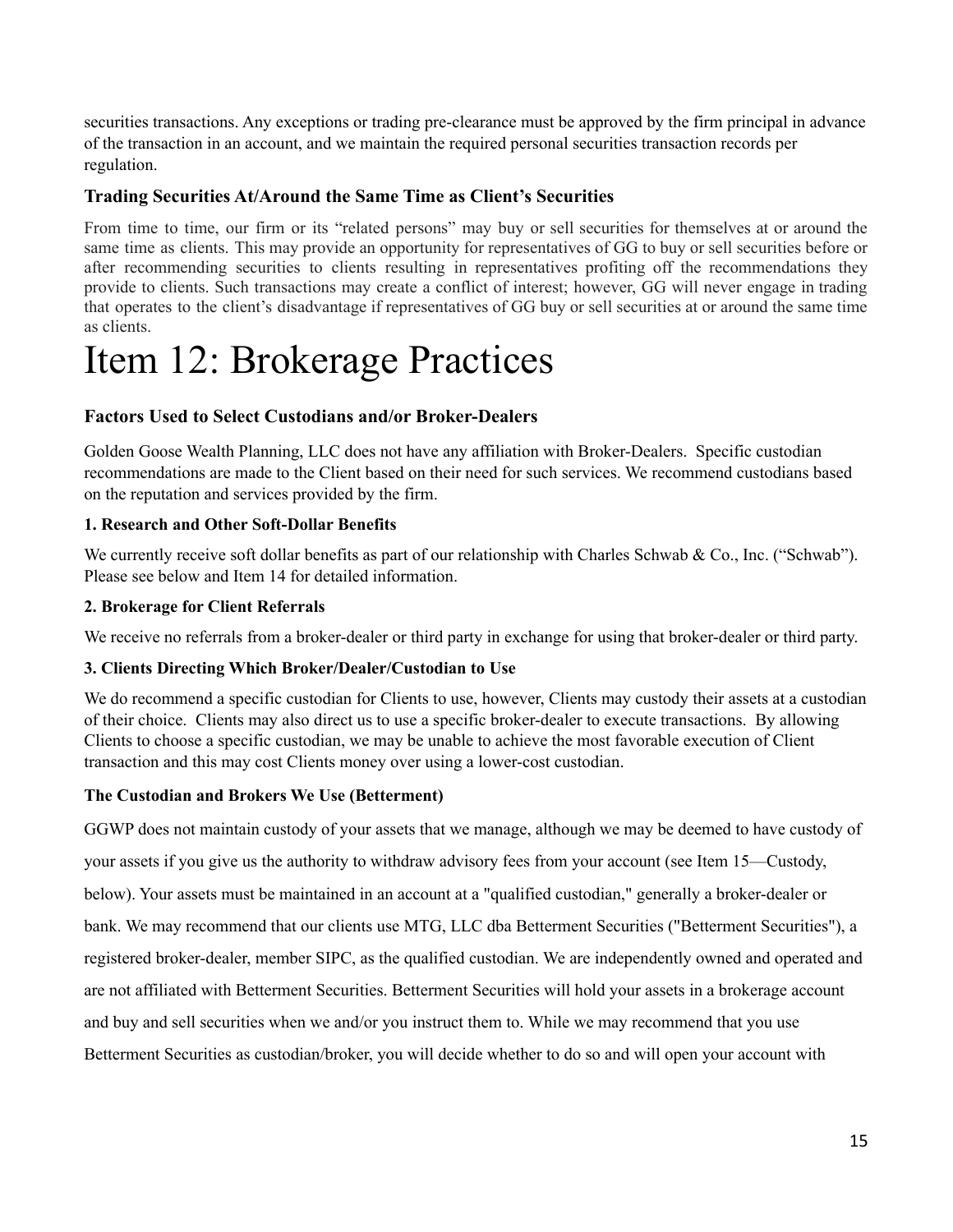Betterment Securities by entering into an account agreement directly with them. We do not open the account for you, although we may assist you in doing so. If you do not wish to place your assets with Betterment Securities, then we cannot manage your account on Betterment For Advisors (defined below).

#### **Your Brokerage and Custody Costs**

For our clients' accounts that Betterment Securities maintains, Betterment Securities generally does not charge you separately for custody services but is compensated as part of the Betterment For Advisors (defined below) platform fee, which is a percentage of the dollar amount of assets in the account in lieu of commissions. We have determined that having Betterment Securities execute trades is consistent with our duty to seek "best execution" of your trades. Best execution means the most favorable terms for a transaction based on all relevant factors, including those listed above.

#### **Services Available to Us via Betterment For Advisors**

Betterment Securities serves as broker-dealer to Betterment For Advisors, an investment and advice platform serving independent investment advisory firms like us ("Betterment For Advisors"). Betterment For Advisors also makes available various support services which may not be available to Betterment's retail customers. Some of those services help us manage or administer our clients' accounts, while others help us manage and grow our business. Betterment For Advisors'support services are generally available on an unsolicited basis (we don't have to request them) and at no charge to us. Following is a more detailed description of Betterment For Advisors' support services:

#### **Services that benefit you**

Betterment For Advisors includes access to a range of investment products, execution of securities transactions, and custody of client assets through Betterment Securities. Betterment Securities'services described in this paragraph generally benefit you and your account.

#### **Services that may not directly benefit you**

Betterment For Advisors also makes available to us other products and services that benefit us, but may not directly benefit you or your account. These products and services assist us in managing and administering our clients' accounts, such as software and technology that may:

- 1. Assist with back-office functions, recordkeeping, and client reporting of our clients' accounts.
- 2. Provide access to client account data (such as duplicate trade confirmations and account statements).
- 3. Provide pricing and other market data.
- 4. Assist with back-office functions, recordkeeping, and client reporting.

Services that generally only benefit us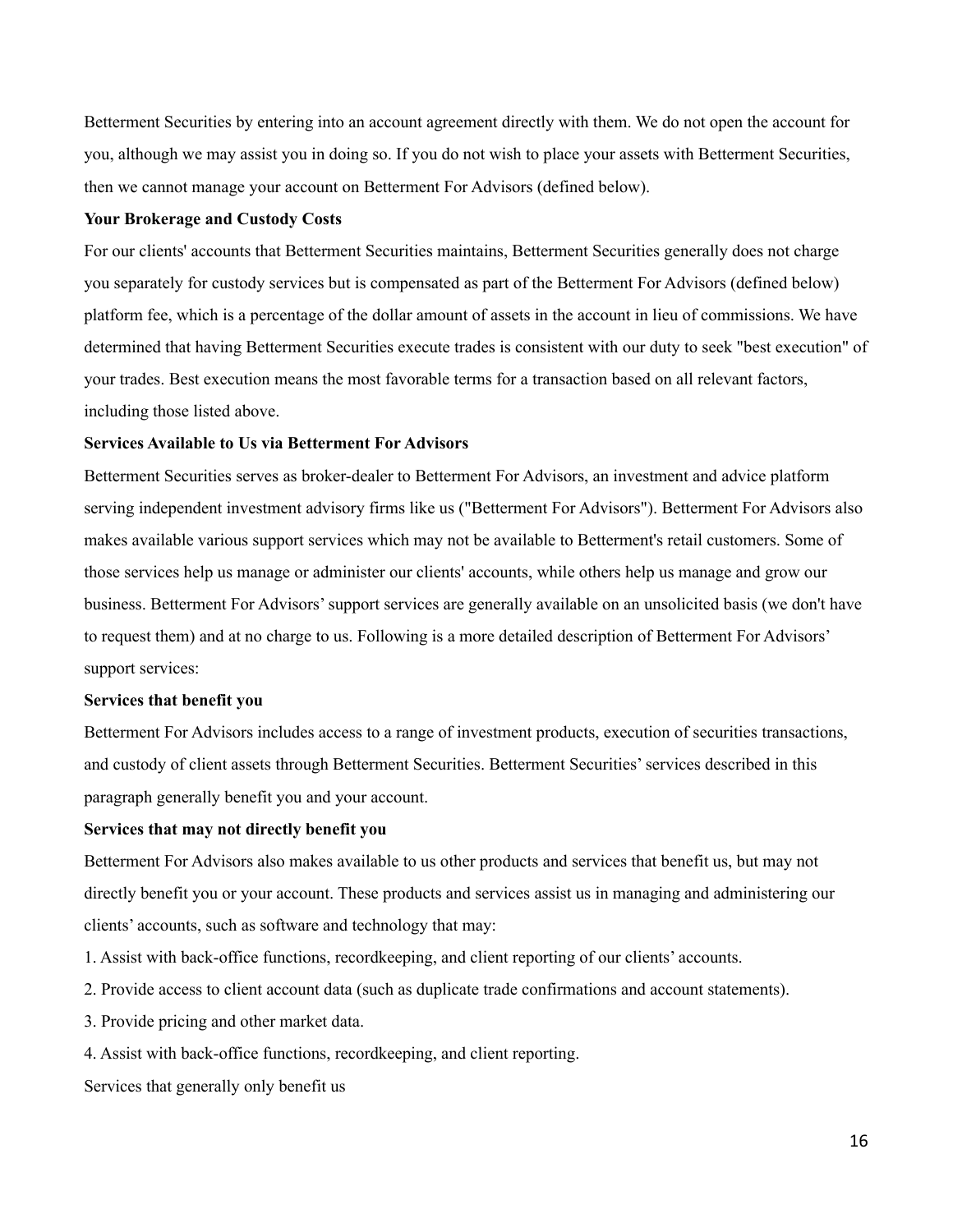By using Betterment For Advisors, we will be offered other services intended to help us manage and further develop our business enterprise. These services include:

- 1. Educational conferences and events.
- 2. Consulting on technology, compliance, legal, and business needs.
- 3. Publications and conferences on practice management and business succession.

#### 19

#### **Our Interest in Betterment Securities' Services**

The availability of these services from Betterment For Advisors benefits us because we do not have to produce or purchase them. In addition, we don't have to pay for Betterment Securities'services. These services may be contingent upon us committing a certain amount of business to Betterment Securities in assets in custody. We may have an incentive to recommend that you maintain your account with Betterment Securities, based on our interest in receiving Betterment For Advisors and Betterment Securities'services that benefit our business rather than based on your interest in receiving the best value in custody services and the most favorable execution of your transactions. This is a potential conflict of interest. We believe, however, that our selection of Betterment Securities as custodian and broker is in the best interests of our clients. Our selection is primarily supported by the scope, quality, and price of Betterment Securities'services and not Betterment For Advisors and Betterment Securities' services that benefit only us.

## **The Custodian and Brokers We Use (Charles Schwab)**

The custodian and brokers we use maintain custody of your assets that we manage, although we may be deemed to have limited custody of your assets due to our ability to withdraw fees from your account (see Item 15 – Custody, below).

We recommend that our clients use Charles Schwab & Co., Inc. ("Schwab"), a registered broker-dealer, member SIPC, as the qualified custodian. We are independently owned and operated and are not affiliated with Schwab. Schwab will hold your assets in a brokerage account and buy and sell securities when we instruct them to. While we recommend that you use Schwab as custodian broker, you will decide whether to do so and will open your account with Schwab by entering into an account agreement directly with them. We do not open the account for you, although we may assist you in doing so. Even though your account is maintained at Schwab, we can still use other brokers to execute trades for your account as described below (see "Your brokerage and custody costs")

#### **How we select brokers/custodians**

We seek to recommend a custodian/broker that will hold your assets and execute transactions on terms that are overall most advantageous when compared with other available providers and their services. We consider a wide range of factors, including:

- Combination of transaction execution services and asset custody services (generally without a separate fee for custody)
- Capability to execute, clear, and settle trades (buy and sell securities for your account)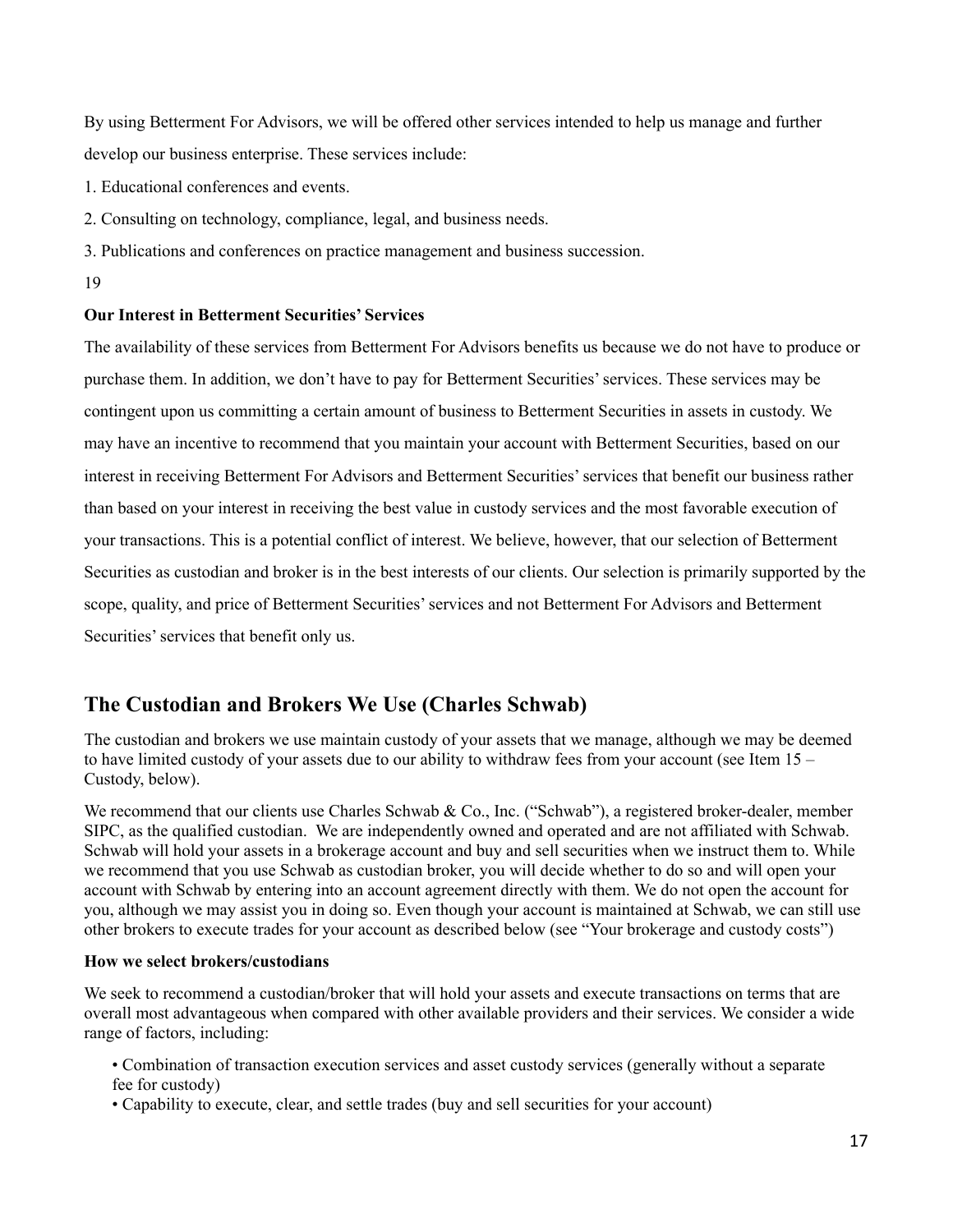• Capability to facilitate transfers and payments to and from accounts (wire transfers, check requests, bill payment, etc.)

• Breadth of available investment products (stocks, bonds, mutual funds, exchange-traded funds (ETFs), etc.)

• Availability of investment research and tools that assist us in making investment decisions

- Quality of services
- Competitiveness of the price of those services (commission rates, margin interest rates, other fees, etc.) and willingness to negotiate the prices
- Reputation, financial strength, security and stability
- Prior service to us and our clients
- Availability of other products and services that benefit us, as discussed below (see "Products and services available to us from Schwab")

#### **Your brokerage and custody costs**

For our clients' accounts that Schwab maintains, Schwab generally does not charge you separately for custody services but is compensated by charging you commissions or other fees on trades that it executes or that settle into your Schwab account. Certain trades (for example, many mutual funds and ETFs) may not incur Schwab commissions or transaction fees. Schwab is also compensated by earning interest on the uninvested cash in your account in Schwab's Cash Features Program.

#### **Products and services available to us from Schwab**

Schwab Advisor ServicesTM is Schwab's business serving independent investment advisory firms like us. They provide our clients and us with access to their institutional brokerage services (trading, custody, reporting and related services), many of which are not typically available to Schwab retail customers. Schwab also makes available various support services. Some of those services help us manage or administer our clients' accounts, while others help us manage and grow our business. Schwab's support services are generally available on an unsolicited basis (we don't have to request them) and at no charge to us. Following is a more detailed description of Schwab's support services:

#### **Services that benefit you**

Schwab's institutional brokerage services include access to a broad range of investment products, execution of securities transactions, and custody of client assets. The investment products available through Schwab include some to which we might not otherwise have access or that would require a significantly higher minimum initial investment by our clients. Schwab's services described in this paragraph generally benefit you and your account.

#### **Services that may not directly benefit you**

Schwab also makes available to us other products and services that benefit us but may not directly benefit you or your account. These products and services assist us in managing and administering our clients' accounts. They include investment research, both Schwab's own and that of third parties. We may use this research to service all or a substantial number of our clients' accounts, including accounts not maintained at Schwab. In addition to investment research, Schwab also makes available software and other technology that:

- provide access to client account data (such as duplicate trade confirmations and account statements)
- facilitate trade execution and allocate aggregated trade orders for multiple client accounts
- provide pricing and other market data
- facilitate payment of our fees from our clients' accounts
- assist with back-office functions, recordkeeping, and client reporting

#### **Services that generally benefit only us**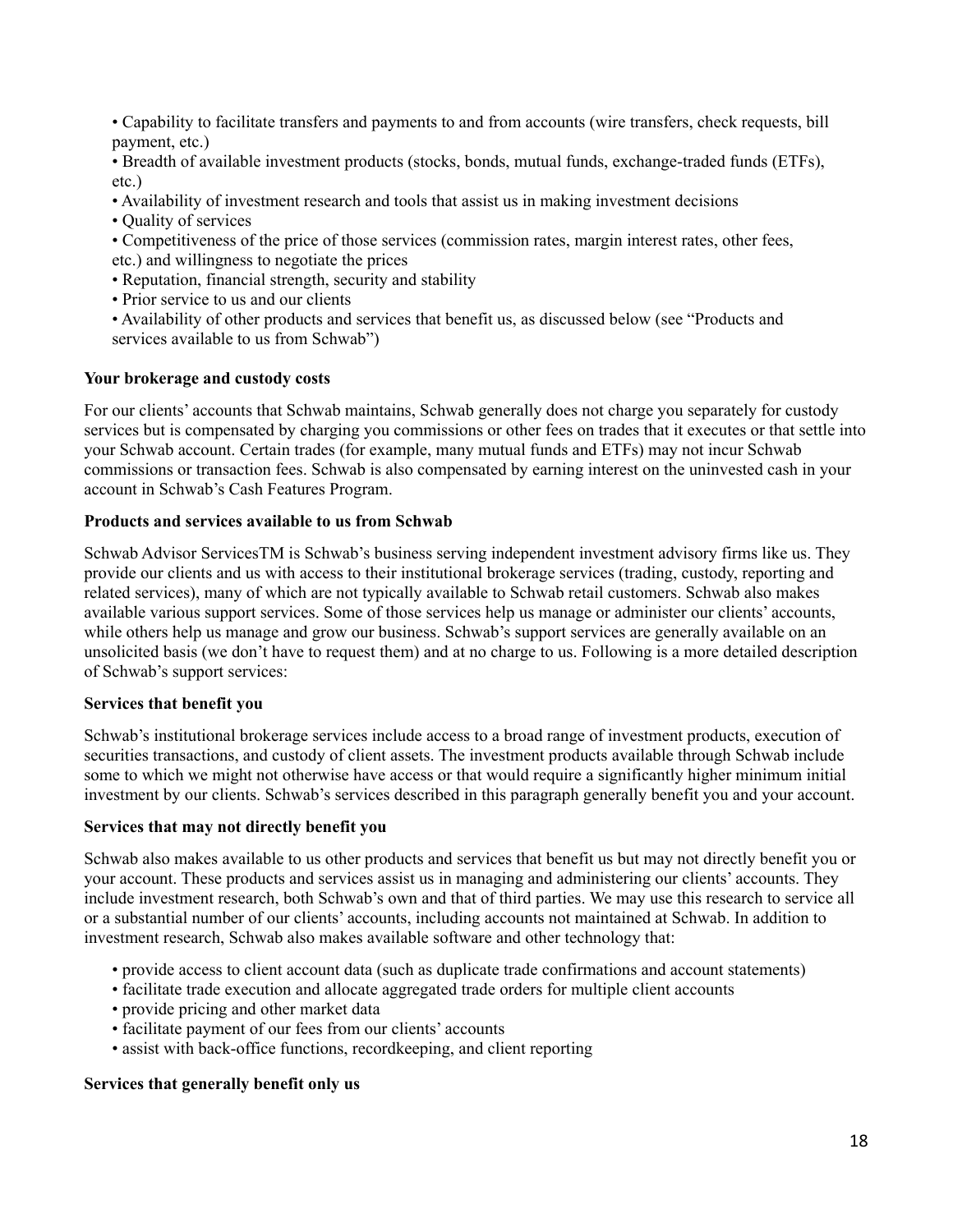Schwab also offers other services intended to help us manage and further develop our business enterprise. These services include:

- Educational conferences and events
- Consulting on technology, compliance, legal, and business needs
- Publications and conferences on practice management and business succession

We do not require that you maintain your account with Schwab, based on our interest in receiving Schwab's services that benefit our business and Schwab's payment for services for which we would otherwise have to pay, rather than based on your interest in receiving the best value in custody services and the most favorable execution of your transactions. This is a potential conflict of interest. We believe, however, that our selection of Schwab as custodian and broker is in the best interests of our clients. Our selection is primarily supported by the scope, quality, and price of Schwab's services (see "How we select brokers/ custodians") and not Schwab's services that benefit only us.

## **Aggregating (Block) Trading for Multiple Client Accounts**

Investment advisers may elect to purchase or sell the same securities for several clients at approximately the same time when they believe such action may prove advantageous to clients. This process is referred to as aggregating orders, batch trading or block trading. We do not engage in block trading. It should be noted that implementing trades on a block or aggregate basis may be less expensive for client accounts; however, it is our trading policy is to implement all client orders on an individual basis. Therefore, we do not aggregate or "block" client transactions. Considering the types of investments we hold in advisory client accounts, we do not believe clients are hindered in any way because we trade accounts individually. This is because we develop individualized investment strategies for clients and holdings will vary. Our strategies are primarily developed for the long-term and minor differences in price execution are not material to our overall investment strategy.

Outside Managers used by GG may block Client trades at their discretion. Their specific practices are further discussed in their ADV Part 2A, Item 12.

# <span id="page-18-0"></span>Item 13: Review of Accounts

Stephanie Anne Trexler, Owner and CCO of GG, will work with Clients to obtain current information regarding their assets and investment holdings and will review this information as part of our financial planning services. GG does not provide specific reports to financial planning Clients, other than financial plans.

Client accounts with the Investment Advisory Service will be reviewed regularly on a quarterly basis by Stephanie Anne Trexler, Owner and CCO. The account is reviewed with regards to the Client's investment policies and risk tolerance levels. Events that may trigger a special review would be unusual performance, addition or deletions of Client imposed restrictions, excessive draw-down, volatility in performance, or buy and sell decisions from the firm or per Client's needs.

Clients will receive trade confirmations from the broker(s) for each transaction in their accounts as well as monthly or quarterly statements and annual tax reporting statements from their custodian showing all activity in the accounts, such as receipt of dividends and interest.

GG will provide written reports to Investment Advisory Clients on a quarterly basis. We urge Clients to compare these reports against the account statements they receive from their custodian.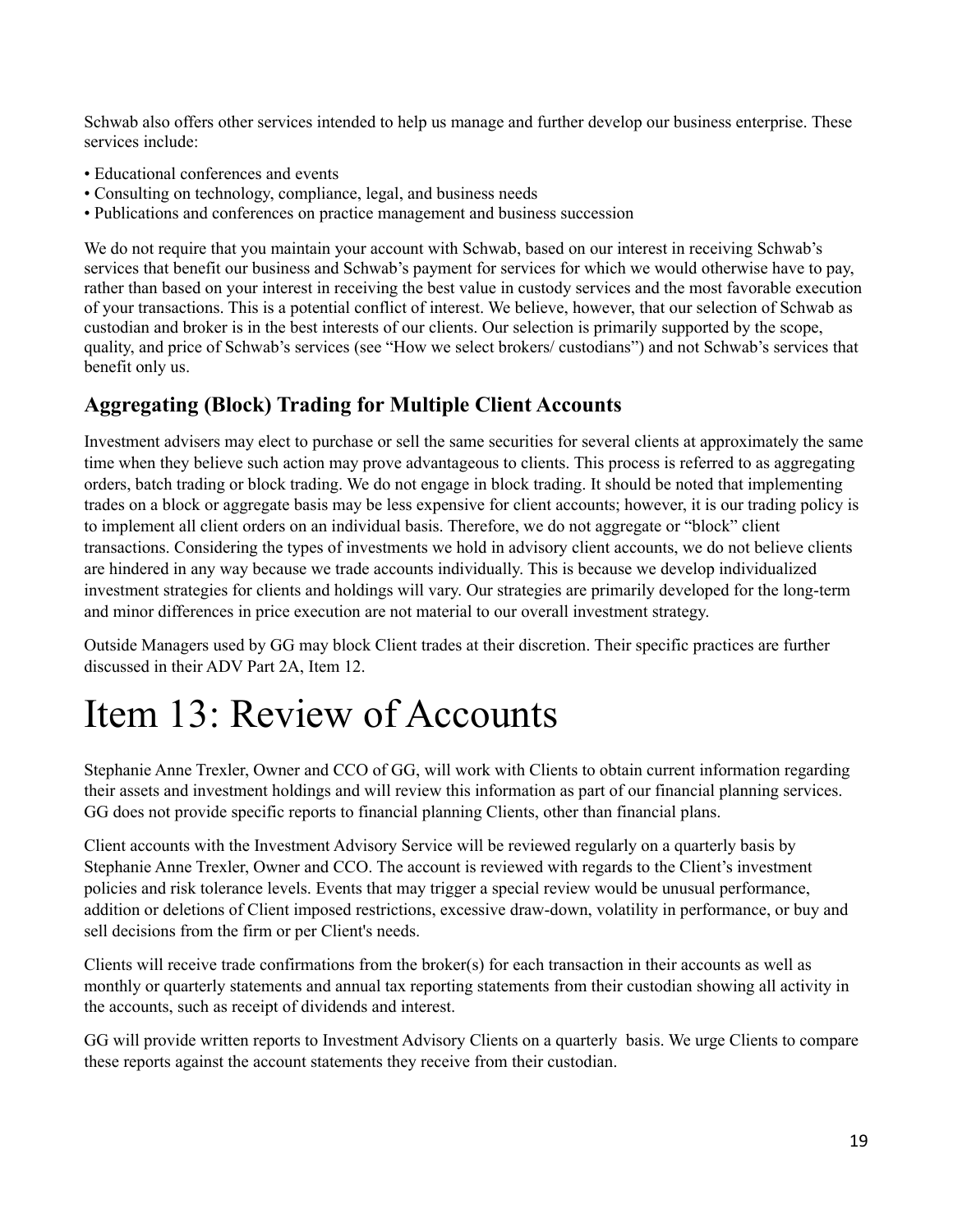# <span id="page-19-1"></span>Item 14: Client Referrals and Other Compensation

We receive an economic benefit from Schwab in the form of the support products and services it makes available to us and other independent investment advisors whose clients maintain their accounts at Schwab. In addition, Schwab has also agreed to pay for certain products and services for which we would otherwise have to pay once the value of our clients' assets in accounts at Schwab reaches a certain size. You do not pay more for assets maintained at Schwab as a result of these arrangements. However, we benefit from the arrangement because the cost of these services would otherwise be borne directly by us. You should consider these conflicts of interest when selecting a custodian. The products and services provided by Schwab, how they benefit us, and the related conflicts of interest are described above (see Item 12 – Brokerage Practices).

<span id="page-19-0"></span>The Advisor engages independent solicitors to provide client referrals. If a client is referred to us by a solicitor, this practice is disclosed to the client in writing by the solicitor and the Advisor pays the solicitor out of its own funds—specifically, the Advisor generally pays the solicitor a portion of the advisory fees earned for managing the capital of the client or investor that was referred. The use of solicitors is strictly regulated under applicable federal and state law. The Advisor's policy is to fully comply with the requirements of Rule 206(4)-3, under the Investment Advisers Act of 1940, as amended, and similar state rules, as applicable.

The Advisor may receive client referrals from Zoe Financial, Inc through its participation in Zoe Advisor Network (ZAN). Zoe Financial, Inc is independent of and unaffiliated with the Advisor and there is no employee relationship between them. Zoe Financial established the Zoe Advisor Network as a means of referring individuals and other investors seeking fiduciary personal investment management services or financial planning services to independent investment advisors. Zoe Financial does not supervise the Advisor and has no responsibility for the Advisor's management of client portfolios or the Advisor's other advice or services. The Advisor pays Zoe Financial an on-going fee for each successful client referral. This fee is usually a percentage of the advisory fee that the client pays to the Advisor ("Solicitation Fee"). The Advisor will not charge clients referred through Zoe Advisor Network any fees or costs higher than its standard fee schedule offered to its clients. For information regarding additional or other fees paid directly or indirectly to Zoe Financial Inc, please refer to the Zoe Financial Disclosure and Acknowledgement Form.

<span id="page-19-2"></span>Outside of the benefits listed above, we do not receive any economic benefit, directly or indirectly, from any third party for advice rendered to our Clients. Nor do we, directly or indirectly, compensate any person who is not advisory personnel for Client referrals.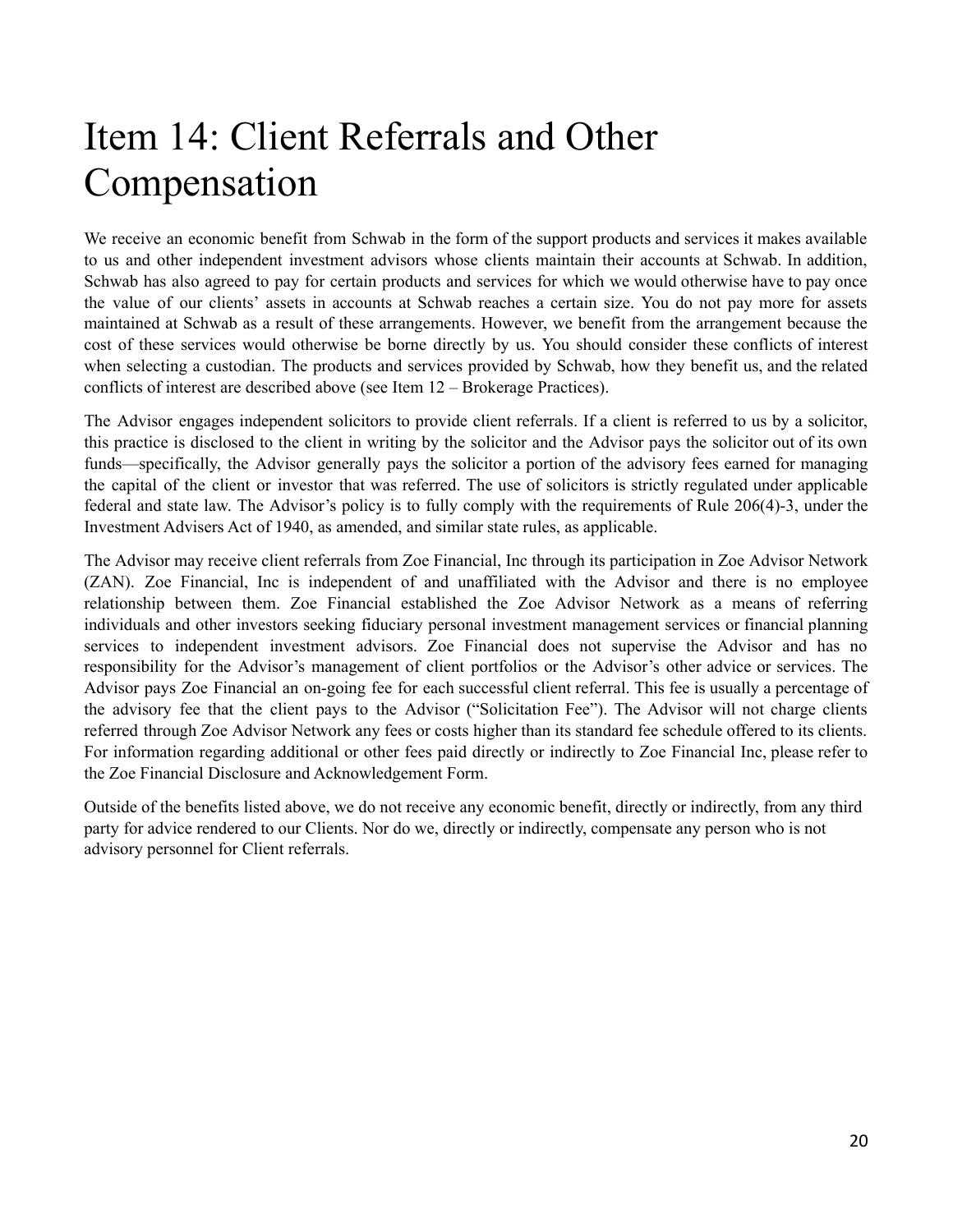# Item 15: Custody

GG does not accept custody of Client funds except in the instance of withdrawing Client fees.

For Client accounts in which GG directly debits their advisory fee:

- i. GG will send a copy of its invoice to the custodian at the same time that it sends the Client a copy.
- ii. The custodian will send at least quarterly statements to the Client showing all disbursements for the account, including the amount of the advisory fee.
- iii. The Client will provide written authorization to GG, permitting them to be paid directly for their accounts held by the custodian.

Clients should receive at least quarterly statements from the broker-dealer, bank or other qualified custodian that holds and maintains Client's investment assets. We urge you to carefully review such statements and compare such official custodial records to the account statements or reports that we may provide to you. Our statements or reports may vary from custodial statements based on accounting procedures, reporting dates, or valuation methodologies of certain securities.

# <span id="page-20-0"></span>Item 16: Investment Discretion

For those Client accounts where we provide Investment Management Services, we maintain discretion over Client accounts with respect to securities to be bought and sold and the amount of securities to be bought and sold. Investment discretion is explained to Clients in detail when an advisory relationship has commenced. At the start of the advisory relationship, the Client will execute a Limited Power of Attorney, which will grant our firm discretion over the account. Additionally, the discretionary relationship will be outlined in the advisory contract and signed by the Client.

# <span id="page-20-1"></span>Item 17: Voting Client Securities

We do not vote Client proxies. Therefore, Clients maintain exclusive responsibility for: (1) voting proxies, and (2) acting on corporate actions pertaining to the Client's investment assets. The Client shall instruct the Client's qualified custodian to forward to the Client copies of all proxies and shareholder communications relating to the Client's investment assets. If the Client would like our opinion on a particular proxy vote, they may contact us at the number listed on the cover of this brochure.

In most cases, you will receive proxy materials directly from the account custodian. However, in the event we were to receive any written or electronic proxy materials, we would forward them directly to you by mail, unless you have authorized our firm to contact you by electronic mail, in which case, we would forward you any electronic solicitation to vote proxies.

# <span id="page-20-2"></span>Item 18: Financial Information

Registered Investment Advisers are required in this Item to provide you with certain financial information or disclosures about our financial condition. We have no financial commitment that impairs our ability to meet contractual and fiduciary commitments to Clients, and we have not been the subject of a bankruptcy proceeding.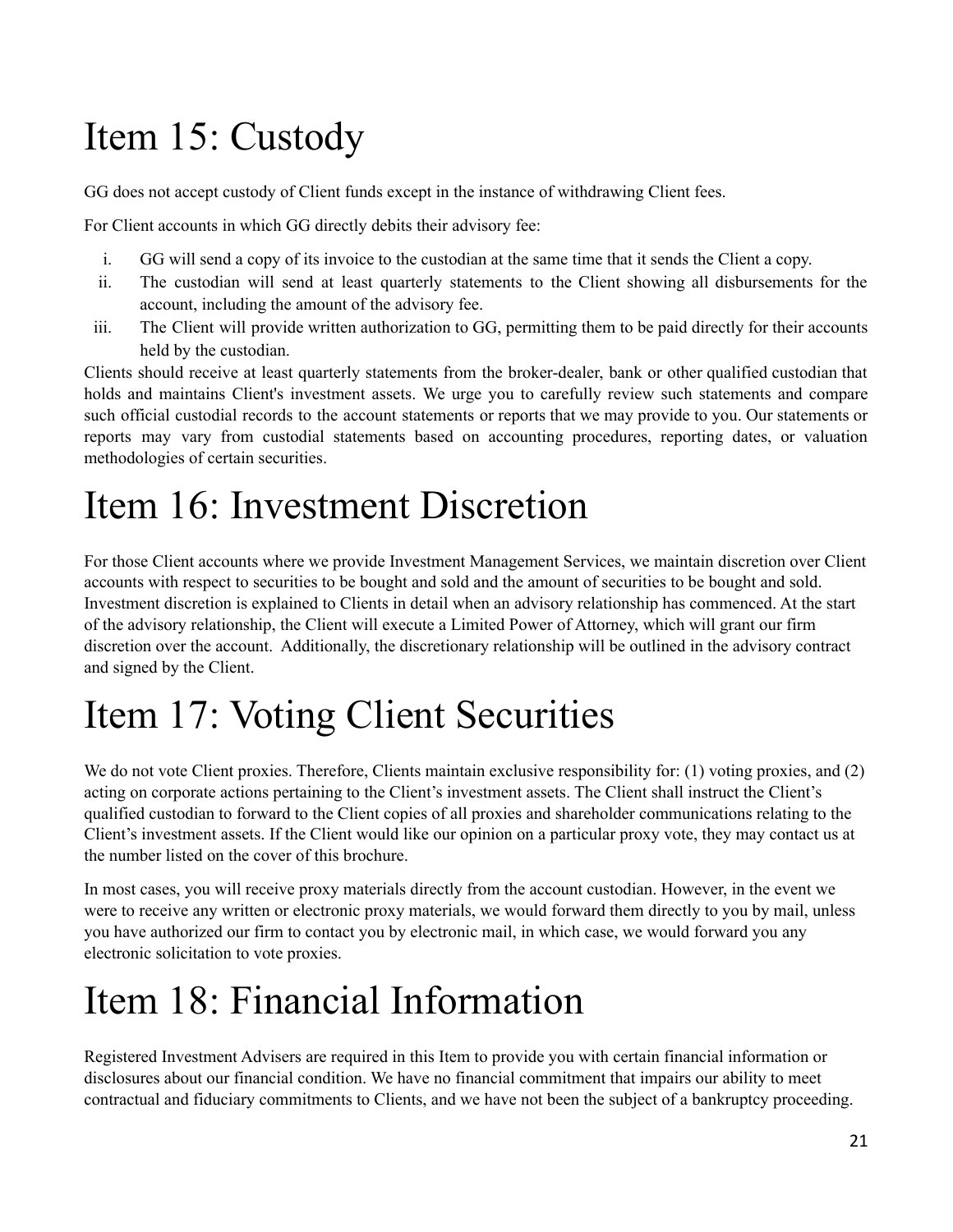We do not have custody of Client funds or securities or require or solicit prepayment of more than \$500 in fees per Client six months in advance.

# <span id="page-21-0"></span>Item 19: Requirements for State-Registered Advisers

## **Stephanie Anne Trexler**

Born: 1990

## **Educational Background**

• 2013 – Bachelor of Science in Business Administration, Central Michigan University

## **Business Experience**

- 08/2020 Present, Golden Goose Wealth Planning, LLC, Owner and CCO
- 06/2021– Present, Origin Financial, Financial Advisor
- 02/2018 –05/2021, Grand Wealth Management, LLC.,Operations Associate(Present) Investment Advisor Representative (2018-2020)
- 04/2017 01/2018, Portfolio Solutions, Client Relationship Manager
- 09/2014 03/2017, Girard Securities, Registered Representative
- 09/2013 09/2014, Dominion Investor Services, Inc., Registered Representative Trainee
- 09/2013 09/2014, Financial Independents, Registered Representative Trainee
- 08/2009 08/2013, Central Michigan University , Student
- 08/2012 05/2013, Undergraduate Academic Service, Student Assistant
- 08/2012 08/2012, Michigan First Credit Union, Lending Intern
- $\cdot$  11/2011 01/2012, Wet Seal, Sales Associate
- 05/2010 08/2011, South Lyon Recreation, Camp Counselor
- $\cdot$  11/2010 01/2011, Coach, Sales Associate

## **Professional Designations, Licensing & Exams**

**CFP (Certified Financial Planner)**®**:** The CERTIFIED FINANCIAL PLANNER™, CFP® and federally registered CFP (with flame design) marks (collectively, the "CFP® marks") are professional certification marks granted in the United States by Certified Financial Planner Board of Standards, Inc. ("CFP Board").

The CFP® certification is a voluntary certification; no federal or state law or regulation requires financial planners to hold CFP® certification. It is recognized in the United States and a number of other countries for its (1) high standard of professional education; (2) stringent code of conduct and standards of practice; and (3) ethical requirements that govern professional engagements with Clients. Currently, more than 71,000 individuals have obtained CFP® certification in the United States.

To attain the right to use the CFP® marks, an individual must satisfactorily fulfill the following requirements:

• Education – Complete an advanced college-level course of study addressing the financial planning subject areas that CFP Board's studies have determined as necessary for the competent and professional delivery of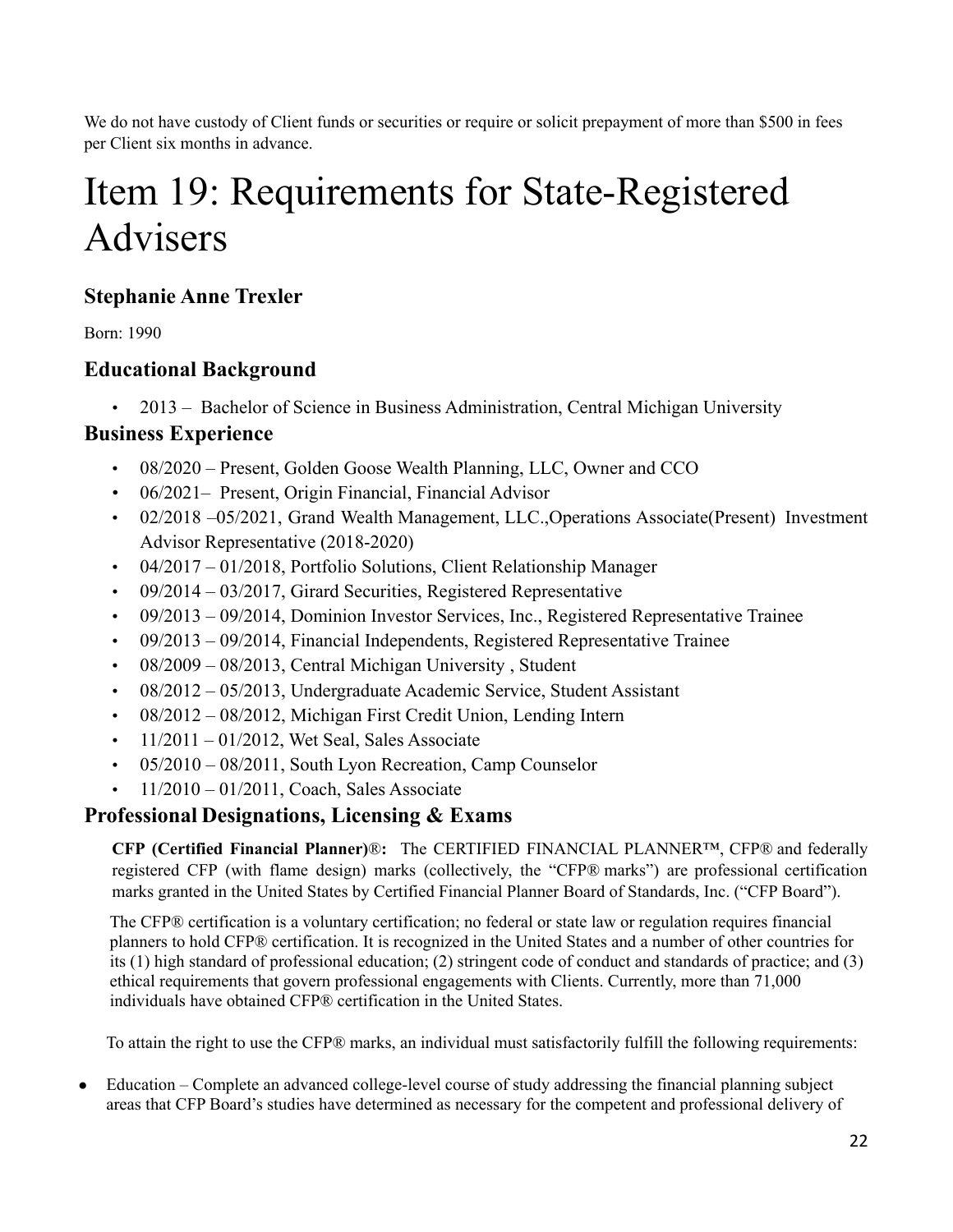financial planning services, and attain a Bachelor's Degree from a regionally accredited United States college or university (or its equivalent from a foreign university). CFP Board's financial planning subject areas include insurance planning and risk management, employee benefits planning, investment planning, income tax planning, retirement planning, and estate planning;

- Examination Pass the comprehensive CFP® Certification Examination. The examination includes case studies and Client scenarios designed to test one's ability to correctly diagnose financial planning issues and apply one's knowledge of financial planning to real-world circumstances;
- Experience Complete at least three years of full-time financial planning-related experience (or the equivalent, measured as 2,000 hours per year); and
- Ethics Agree to be bound by CFP Board's *Standards of Professional Conduct*, a set of documents outlining the ethical and practice standards for CFP® professionals.

Individuals who become certified must complete the following ongoing education and ethics requirements in order to maintain the right to continue to use the CFP® marks:

- Continuing Education Complete 30 hours of continuing education hours every two years, including two hours on the *Code of Ethics* and other parts of the S*tandards of Professional Conduct*, to maintain competence and keep up with developments in the financial planning field; and
- Ethics Renew an agreement to be bound by the *Standards of Professional Conduct*. The *Standards* prominently require that CFP® professionals provide financial planning services at a fiduciary standard of care. This means CFP® professionals must provide financial planning services in the best interests of their Clients.

CFP® professionals who fail to comply with the above standards and requirements may be subject to CFP Board's enforcement process, which could result in suspension or permanent revocation of their CFP® certification.

## **Other Business Activities**

Stephanie Anne Trexler is currently employed as a financial planner at Origin Financial, this accounts for approximately 10% of her time. Stephanie is also is a consultant at Amplified Planning which accounts for 10% of her time.

## **Performance-Based Fees**

GG is not compensated by performance-based fees.

## **Material Disciplinary Disclosures**

No management person at Golden Goose Wealth Planning, LLC has ever been involved in an arbitration claim of any kind or been found liable in a civil, criminal, self-regulatory organization, or administrative proceeding.

## **Material Relationships That Management Persons Have With Issuers of Securities**

Golden Goose Wealth Planning, LLC, nor Stephanie Anne Trexler, have any relationship or arrangement with issuers of securities, in addition to what is described in Item 10.

## **Additional Compensation**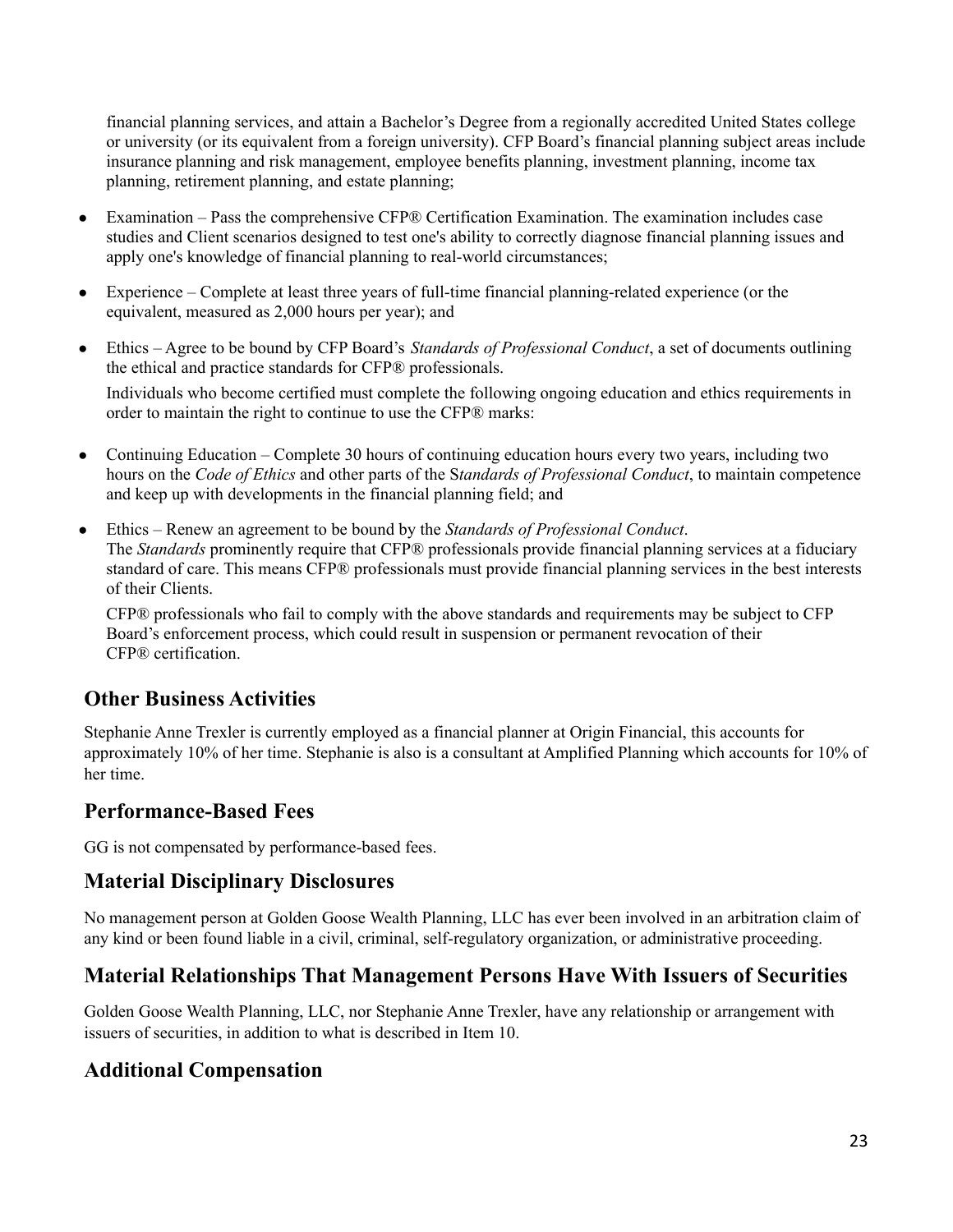Stephanie Anne Trexler does not receive any economic benefit from any person, company, or organization, in exchange for providing Clients advisory services through GG.

## **Supervision**

Stephanie Anne Trexler, as Owner and Chief Compliance Officer of GG, is responsible for supervision. She may be contacted at the phone number on this brochure supplement.

## **Requirements for State Registered Advisers**

Stephanie Anne Trexler has NOT been involved in an arbitration, civil proceeding, self-regulatory proceeding, administrative proceeding, or a bankruptcy petition.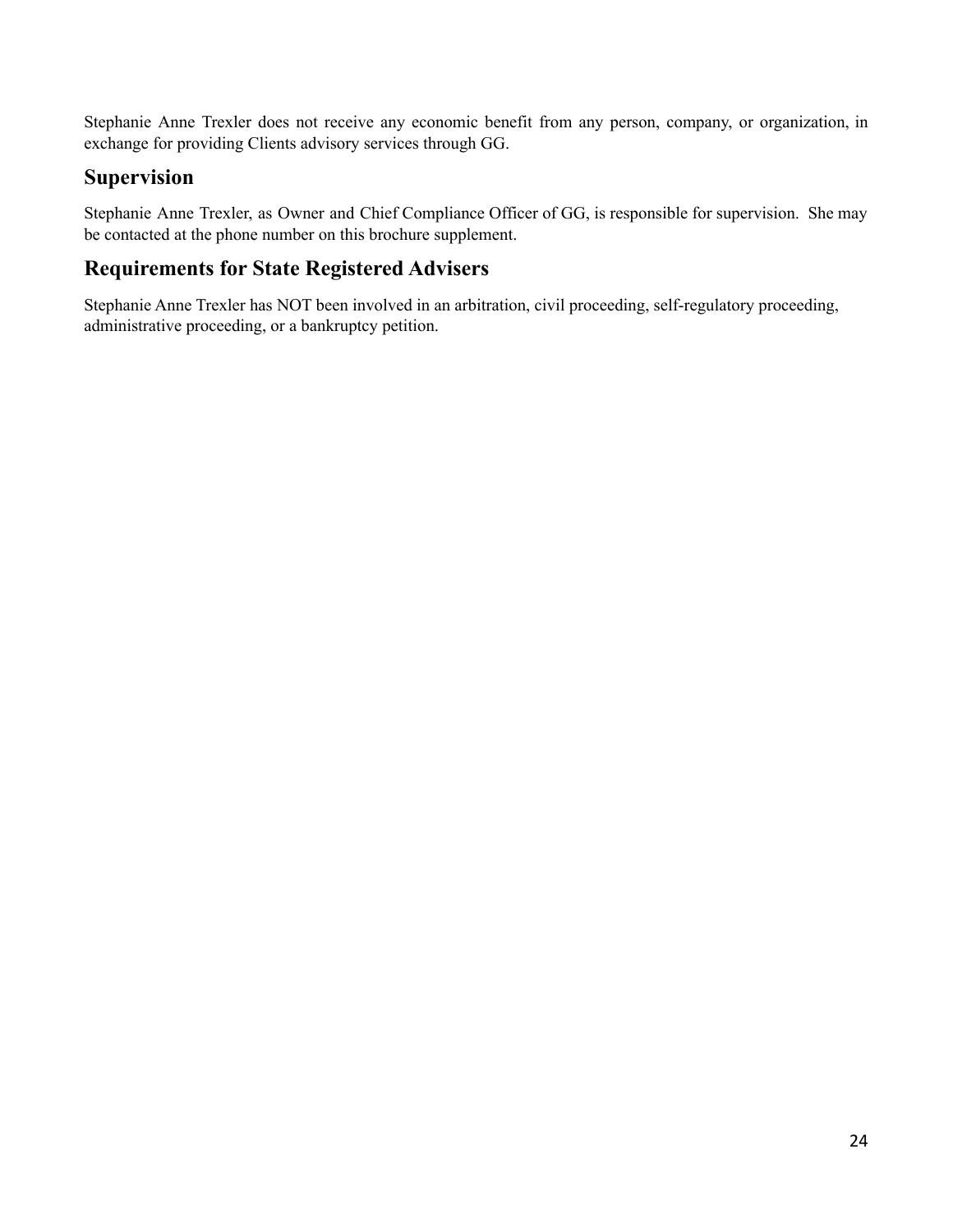

## Golden Goose Wealth Planning, LLC

2122 Watercrest Ave NE Ada, Michigan 49301 (616)-256-0216

[www.ggwealthplanning.com](http://www.ggwealthplanning.com/)

Dated March 14th, 2022

## Form ADV Part 2B – Brochure Supplement

## <span id="page-24-0"></span>*For*

## **Stephanie Anne Trexler 6245822**

## Owner, and Chief Compliance Officer

This brochure supplement provides information about Stephanie Anne Trexler that supplements the Golden Goose Wealth Planning, LLC ("GG") brochure. A copy of that brochure precedes this supplement. Please contact Stephanie Anne Trexler if the GG brochure is not included with this supplement or if you have any questions about the contents of this supplement.

Additional information about Stephanie Anne Trexler is available on the SEC's website at [www.adviserinfo.sec.gov](http://www.adviserinfo.sec.gov) which can be found using the identification number 6245822.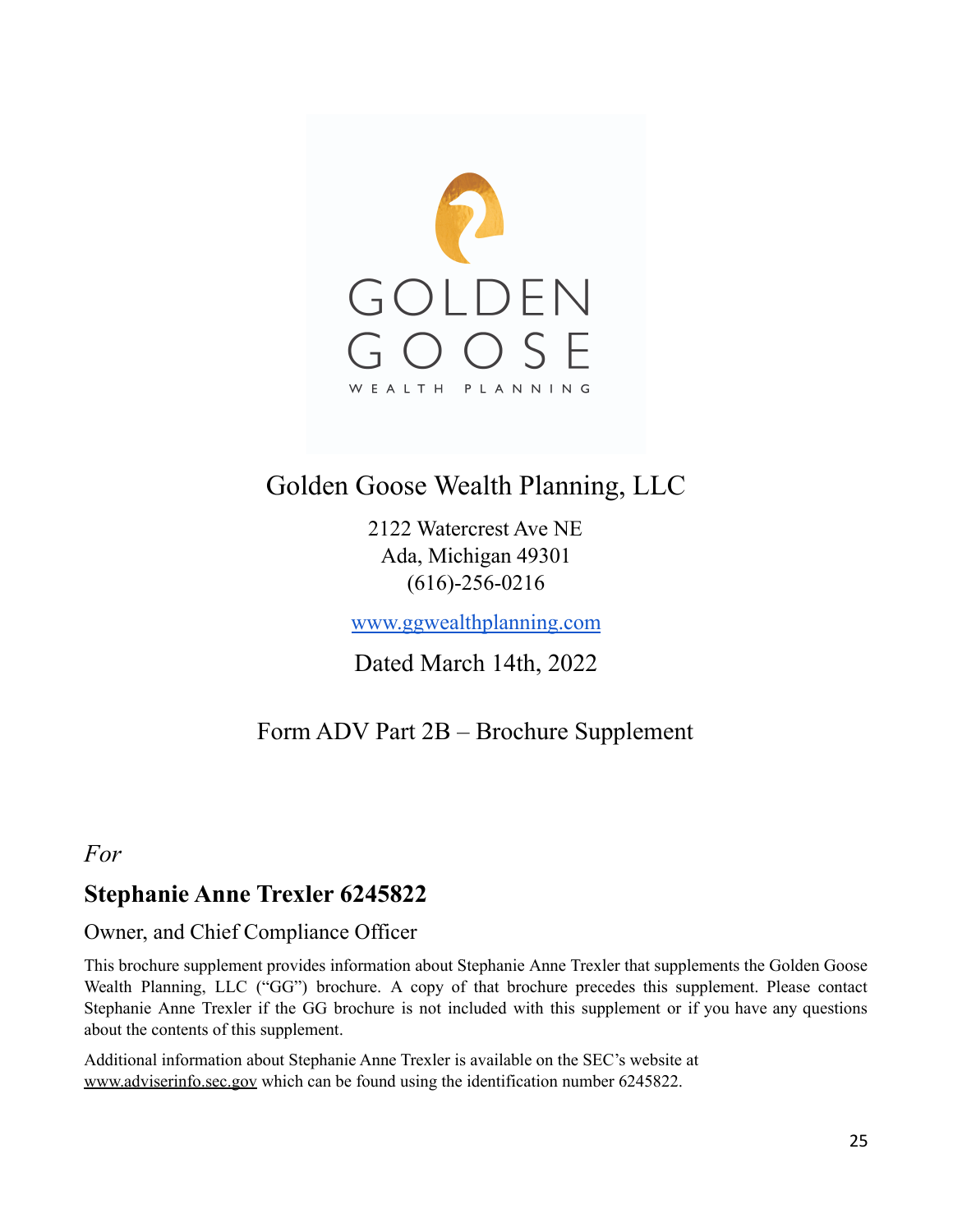# Item 2: Educational Background and Business Experience

## **Stephanie Anne Trexler**

Born: 1990

## **Educational Background**

- 2021 Master of Science in Personal Financial Planning, Kansas State University
- 2013 Bachelor of Science in Business Administration, Central Michigan University

## **Business Experience**

- 09/2021 Present, Amplified Planning
- 05/2021 Present, Blend Financial, Inc., Financial Planner
- 08/2020 Present, Golden Goose Wealth Planning, LLC, Owner and CCO
- 01/2021 05/2021, Grand Wealth Management, LLC., Operations Associate
- 02/2018 12/2020, Grand Wealth Management, LLC., Investment Advisor Representative
- 04/2017 01/2018, Portfolio Solutions, Client Relationship Manager
- $\cdot$  09/2014 03/2017, Girard Securities, Registered Representative
- 09/2013 09/2014, Dominion Investor Services, Inc., Registered Representative Trainee
- 09/2013 09/2014, Financial Independents, Registered Representative Trainee
- 08/2009 08/2013, Central Michigan University , Student
- 08/2012 05/2013, Undergraduate Academic Service, Student Assistant
- 08/2012 08/2012, Michigan First Credit Union, Lending Intern
- $\cdot$  11/2011 01/2012, Wet Seal, Sales Associate
- 05/2010 08/2011, South Lyon Recreation, Camp Counselor
- 11/2010 01/2011, Coach, Sales Associate

## **Professional Designations, Licensing & Exams**

**CFP (Certified Financial Planner)**®**:** The CERTIFIED FINANCIAL PLANNER™, CFP® and federally registered CFP (with flame design) marks (collectively, the "CFP® marks") are professional certification marks granted in the United States by Certified Financial Planner Board of Standards, Inc. ("CFP Board").

The CFP® certification is a voluntary certification; no federal or state law or regulation requires financial planners to hold CFP® certification. It is recognized in the United States and a number of other countries for its (1) high standard of professional education; (2) stringent code of conduct and standards of practice; and (3) ethical requirements that govern professional engagements with Clients. Currently, more than 71,000 individuals have obtained CFP® certification in the United States.

To attain the right to use the CFP® marks, an individual must satisfactorily fulfill the following requirements: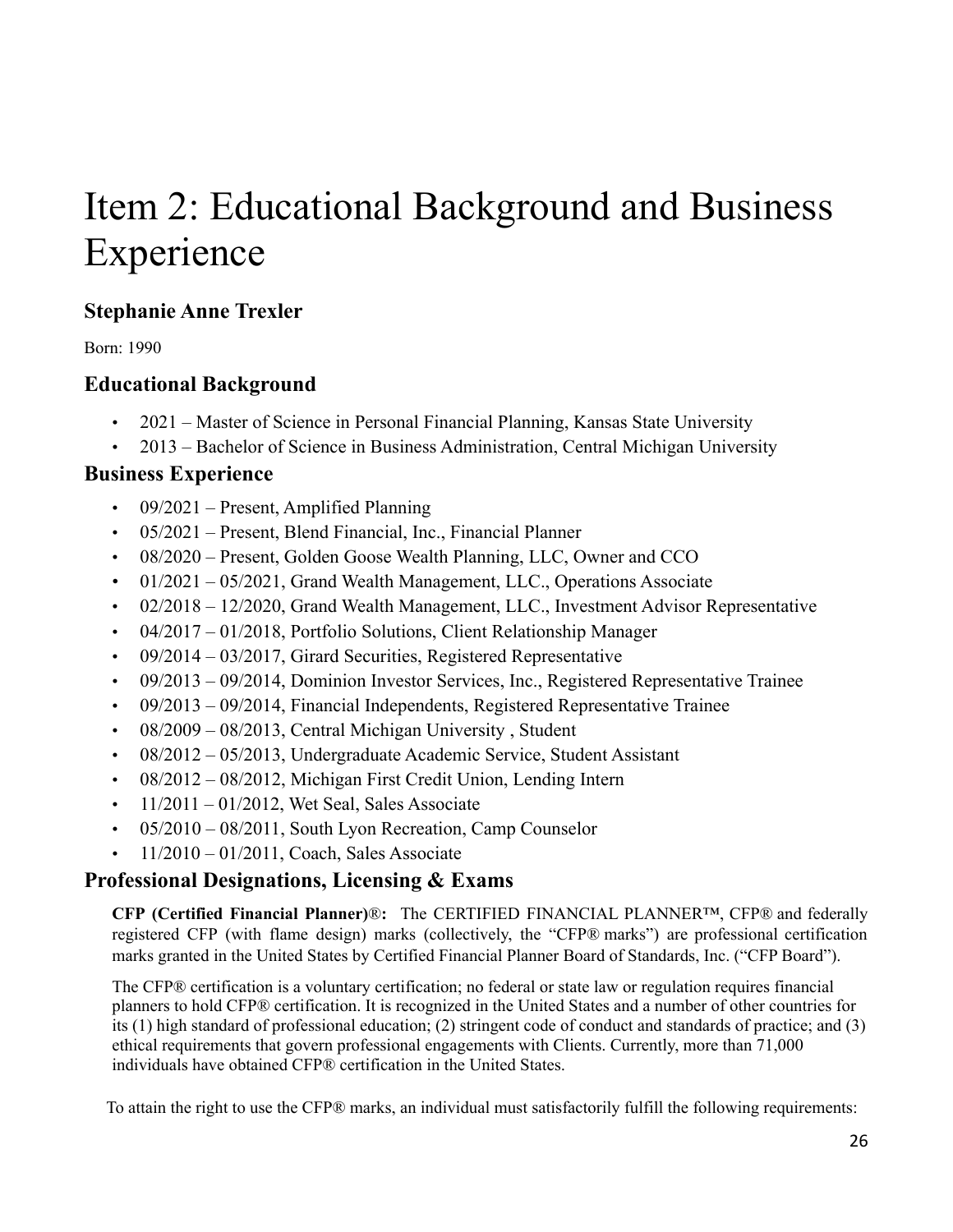- Education Complete an advanced college-level course of study addressing the financial planning subject areas that CFP Board's studies have determined as necessary for the competent and professional delivery of financial planning services, and attain a Bachelor's Degree from a regionally accredited United States college or university (or its equivalent from a foreign university). CFP Board's financial planning subject areas include insurance planning and risk management, employee benefits planning, investment planning, income tax planning, retirement planning, and estate planning;
- Examination Pass the comprehensive CFP® Certification Examination. The examination includes case studies and Client scenarios designed to test one's ability to correctly diagnose financial planning issues and apply one's knowledge of financial planning to real-world circumstances;
- Experience Complete at least three years of full-time financial planning-related experience (or the equivalent, measured as 2,000 hours per year); and
- Ethics Agree to be bound by CFP Board's *Standards of Professional Conduct*, a set of documents outlining the ethical and practice standards for CFP® professionals. Individuals who become certified must complete the following ongoing education and ethics requirements in order to maintain the right to continue to use the CFP® marks:
- Continuing Education Complete 30 hours of continuing education hours every two years, including two hours on the *Code of Ethics* and other parts of the S*tandards of Professional Conduct*, to maintain competence and keep up with developments in the financial planning field; and
- Ethics Renew an agreement to be bound by the *Standards of Professional Conduct*. The *Standards* prominently require that CFP® professionals provide financial planning services at a fiduciary standard of care. This means CFP® professionals must provide financial planning services in the best interests of their Clients.

CFP® professionals who fail to comply with the above standards and requirements may be subject to CFP Board's enforcement process, which could result in suspension or permanent revocation of their CFP® certification.

# Item 3: Disciplinary Information

No management person at Golden Goose Wealth Planning, LLC has ever been involved in an arbitration claim of any kind or been found liable in a civil,criminal, self-regulatory organization, or administrative proceeding.

# Item 4: Other Business Activities

As mentioned in Item 2 of this Brochure Supplement, Stephanie Trexler is contracted out as a financial planner for Origin Financial. There is no relationship that exists between Golden Goose Wealth Planning, LLC and Origin Financial. This arrangement may present a material conflict of interest because Stephanie Trexler might be incentivized to refer Origin's clients to Golden Goose Wealth Planning, LLC's services. Though this is highly unlikely, Golden Goose Wealth Planning, LLC will address this conflict of interest by conducting proper due diligence on any prospective clients, and will only accept clients if Golden Goose Wealth Planning, LLC's services are truly suitable to the client's needs.

Stephanie Trexler does work on an hourly basis with Amplified Planning.